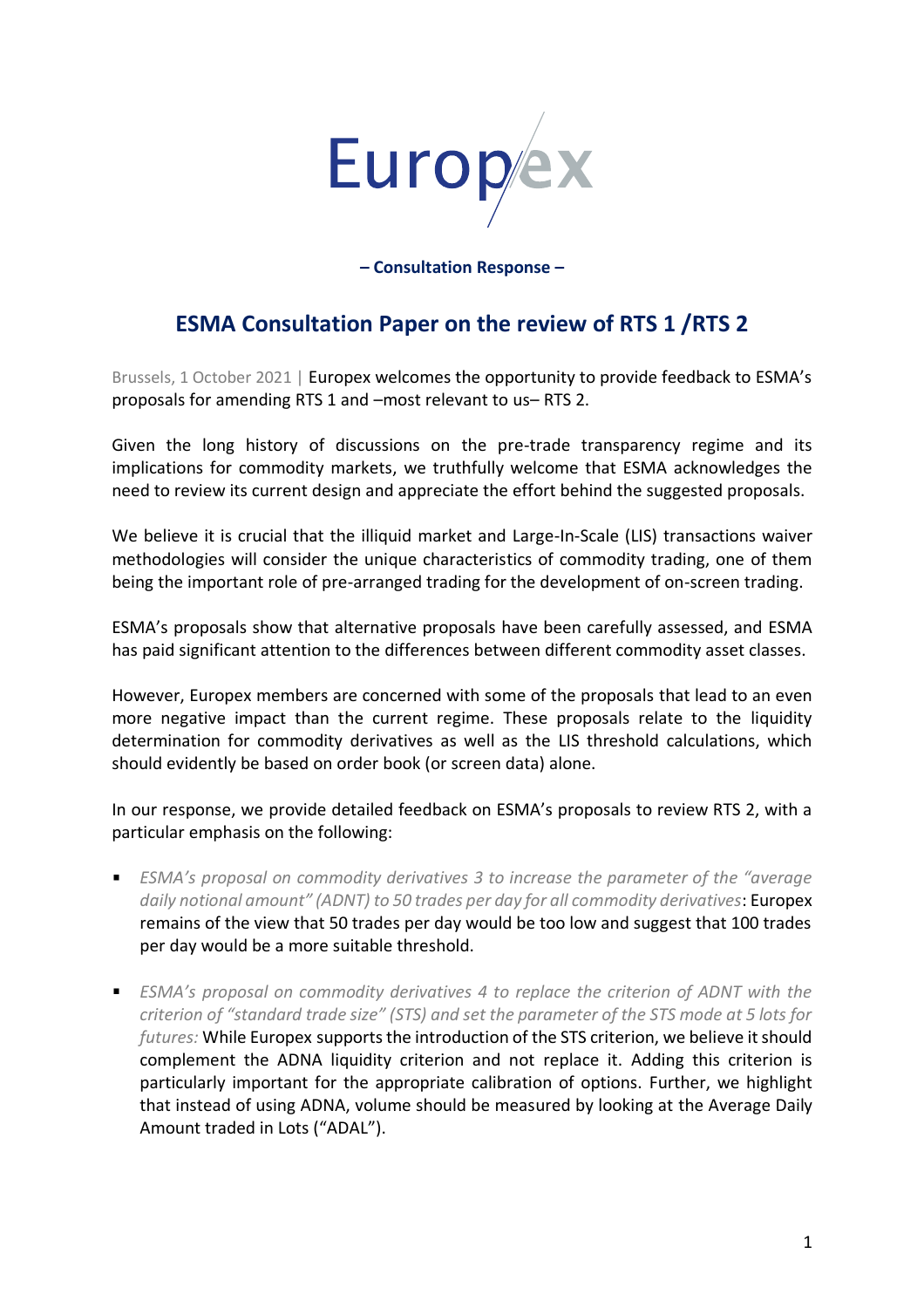- *ESMA's proposal on commodity derivatives 6 to have LIS and SSTI thresholds equal to a set percentage of the average daily volumes (in lots), rounded to the nearest 5 lots and bounded by a floor and a cap:* After having carefully investigated the ADVL proposal as well as other alternatives, we concluded that the 70 percentile approach is the least flawed methodology and could fit if the approach were slightly adapted.
- *Proposal Commodity Derivatives 9 whereby ESMA proposes that transparency calculations continue to be performed with all data (on-venue, SI and OTC):* Europex is strongly of the view that the liquidity assessment and LIS threshold calculation should be based on onbook data only.

We remain at ESMA's disposal to discuss the new proposals for IL and LIS waiver methodologies and the quantitative data to be provided for the purpose of the transparency calculations.

# **Section III: Review of RTS I**

# $>$  *[Q1-Q24]*

**Q5 : Which of the two options for the pre-trade transparency requirements for FBA trading systems do you prefer? Please explain in case you are supportive of a different approach than the two options presented.** 

Should ESMA maintain the proposed definition of FBAs as well as its pre-trade transparency requirements in table 1 of Annex I of RTS1 and align it with table 1 of Annex 1 of RTS2, then Europex strongly believes that exchanges should be able to operate FBAs in line with the requirements following from either of the two options put forward by ESMA. While the requirements mandated in Option 1 already provide for an appropriate amount of transparency, we do not see why FBAs which also display information related to orders, as reflected in Option 2, should not be possible. The varying FBA auctions have been calibrated to the needs of the market participants and we strongly advise to provide exchanges with the flexibility to choose between the two equally valid options. As a matter of fact, we believe that both options fit different situations and products and that a one size fits all approach to them would not be beneficial.

# **Section IV: Review of RTS II**

# **4.1 General issues**

#### **4.1.1 Pre-trade transparency requirements for trading systems**

# **4.1.1.1 Description of trading systems and related pre-trade transparency requirements (Table 1 of Annex 1) (p84, p202-204)**

• ESMA proposes to replicate the changes made to RTS 1 table 1 of Annex 1 also in RTS 2 Table 1 of Annex 1 (see sections 3.1.3.1. and 3.1.3.2. of the public consultation and the amended table 1 of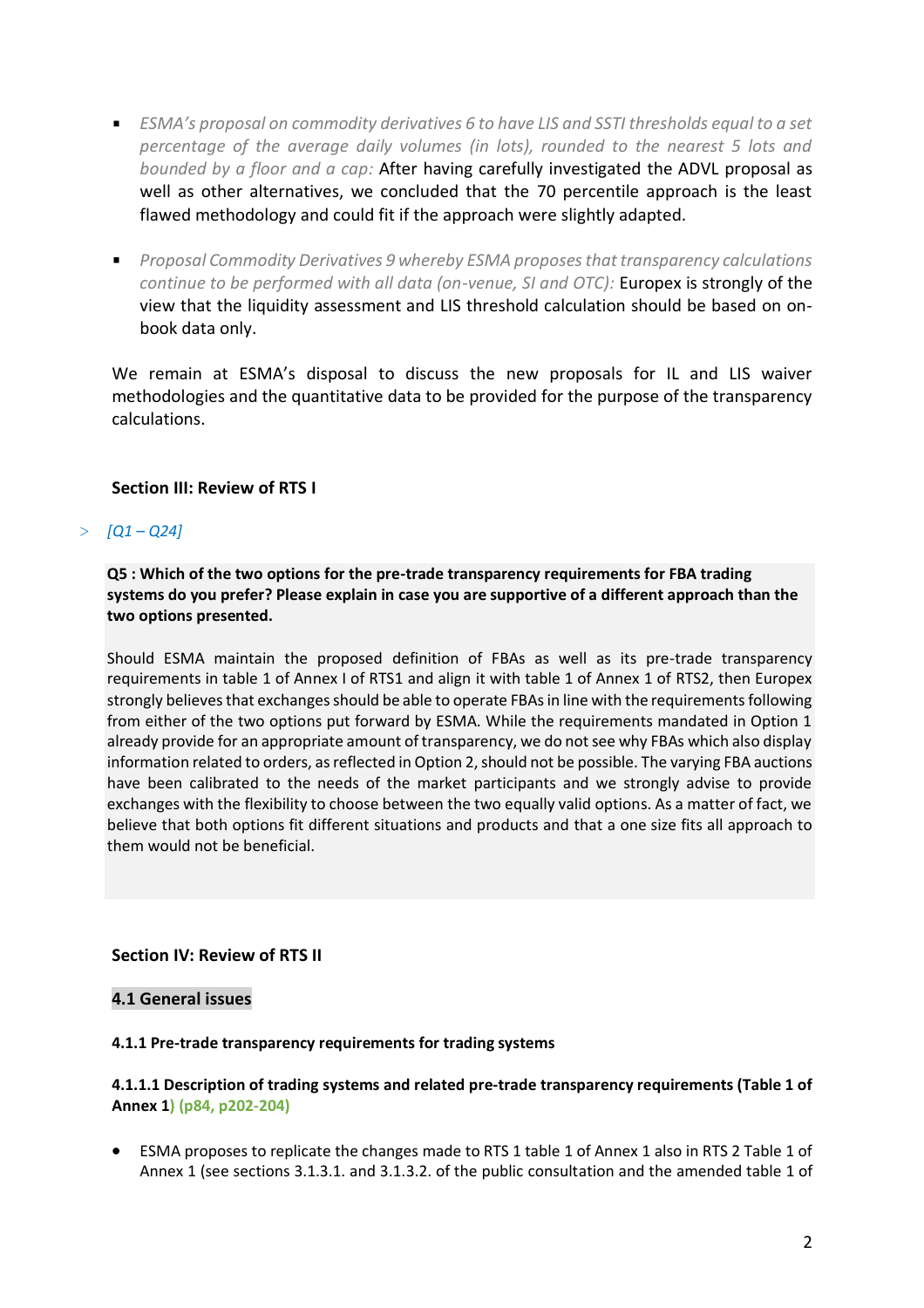Annex I of RTS 2 in section 6.6, Annex VI). This includes the addition of a new trading system for FBAs and some adjustments to the category of periodic auction trading systems. Furthermore, it includes a slightly different presentation of trading systems not specifically captured in the tables, including hybrid systems ("any other trading system" in RTS 1 and "trading systems not covered by the first 5 rows" in RTS 2).

> *Q24: Do you agree with the proposed amendments above? If not, please do not reiterate the arguments made under the previous question asked for equity instruments and please rather explain why those amendments are not suitable for non-equity financial instruments.* 

Europex tends to disagree with the proposal to align RTS1 and RTS2 with regard to the description of trading systems and pre-trade transparency requirements. This is because we are concerned that the definition of FBAs as proposed by ESMA in Question 4 risks unintentionally capturing too many auction trading systems, whereas the definition of periodic auctions may capture too few. We believe that the FBA definition should capture specifically those FBAs that could benefit from more meaningful pretrade information, i.e. those auctions that meet the characteristics outlined in paragraph 61 of the consultation paper.

In order to do so, we believe a reference to the duration of the auction has to be introduced. As stated by ESMA in paragraph 61: "FBAs have a shorter duration than conventional periodic auctions, often only lasting for some milliseconds". Although we appreciate that it is difficult to set a maximum or average length for an auction, we believe it is important to include a reference to the duration of the auction. Furthermore, we recommend maintaining the current definition of periodic auctions, but including a sentence stating that it does not include FBAs.

If ESMA maintains the current definitions and aligns them with table 1 of Annex 1 of RTS2, the unintended consequence will be that auctions set up for non-equities might become subject to pretrade transparency requirements calibrated for FBAs that have been used in the equity environment to circumvent the DVCM, essentially shifting trades to dark pools. Commodity derivatives auctions have essentially been used to avoid a shift of trades to the uncleared OTC environment. Given that these auctions serve opposite purposes, it should be avoided that they become subject to a one size fits all approach in terms of pre-trade transparency requirements. Instead, the auctions set up by commodity exchanges should continue to be considered as periodic actions.

Please also refer to our response to Question 5. Should ESMA still be convinced that a broader definition of FBAs is needed and is necessary to apply to non-equity instruments, we believe it is crucial to introduce optionality between either Option 1 or Option 2.

#### **4.1.1.2 Format of the pre-trade transparency information (p85, p204-211)**

- RTS 2 does currently not prescribe for a specific description of the pre-trade transparency information to be published and the specific format to be used. The current requirements leave discretion to market participants to decide on the exact information that should be published and the format to be used.
- ESMA considers complementing Annex I of RTS 2 by fields to be populated for pre-trade transparency purposes to establish clear minimum requirements for the provision of pre-trade information. ESMA proposes to further specify not only the type of information expected to be disclosed but also the general format to be used depending on the type of execution venue making the information public.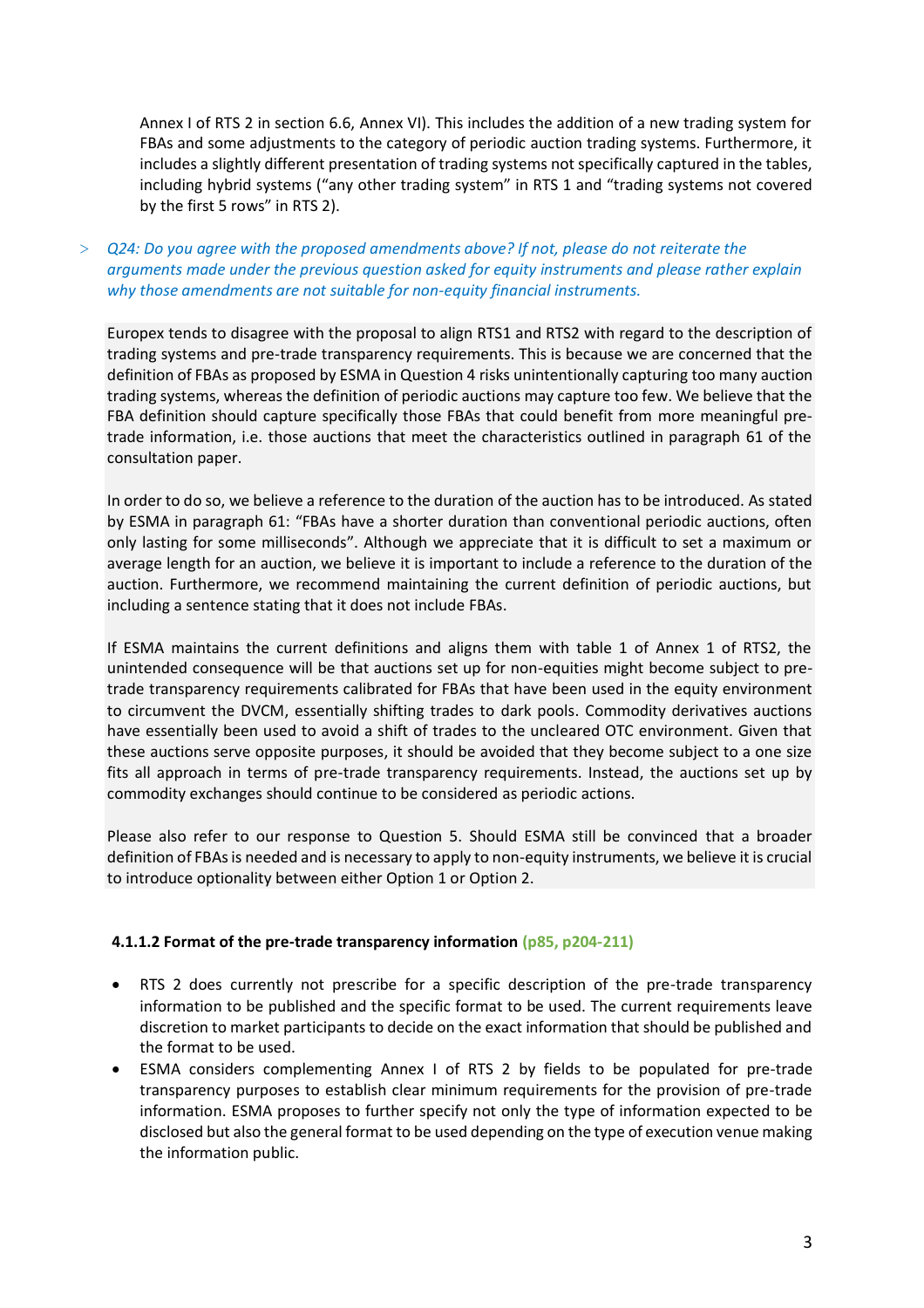- ESMA has therefore developed a table based on table 3 in Annex I of RTS 2 for post- trade purposes specifying the fields to be populated for pre-trade transparency. The proposed table consists of 20 fields which have been deemed relevant for the purpose of pre-trade transparency.
- > *Q25: Do you agree with the proposal to specify the fields to be populated for pre-trade transparency purposes? If not, please explain. In case you support the proposal, please comment on the fields proposed, in particular whether you would consider them necessary and/or whether additional information is required.*

No, we do not believe that there is a need to specify the fields to be populated for pre-trade transparency purposes. Given that it is unclear to what extent the pre-trade transparency information is used by the market, we believe it is premature to decide upon further harmonisation of the fields. Moreover, more data could slow down the operation of the venue, which we do not believe is in the interest of the market participants. Once there is evidence that the pre-trade information is of use to market participants and there is evidence that market participants would like to see further harmonisation, ESMA could reconsider the proposal to further harmonise the pre-trade transparency publication.

Should ESMA still decide a common format is needed, we have four preliminary comments on the table.

1) We do not believe the inclusion of the ISIN will add value, as only few customers use this label when they select the product they wish to trade;

2) Market participants are generally aware of the size of a lot and the inclusion of notional and notional currency is not needed;

3) It seems contradictory to include the strike and strike currency of an option, but not include other data such as the maturity of the option and whether it is a put/call; and

4) We have noted that there is no field to distinguish between bids and asks.

#### **4.1.2 LIST and SSTI thresholds in RTS 2 excluding commodity derivatives (p92-93)**

- Awaiting the proposals from the EC, ESMA would not undertake any fundamental changes now. Instead, ESMA would consider carrying out a targeted review of specific issues in a subsequent review of RTS 2, in a similar vein to what is currently being done for commodity derivatives.
- ESMA invited stakeholders to comment on which item would be most pressing to resolve at this point in time and suitable for a targeted review.
- > *Q26: Please indicate, if applicable, which medium-term targeted improvements you would like to see to the threshold calibrations in RTS 2.*

No comments.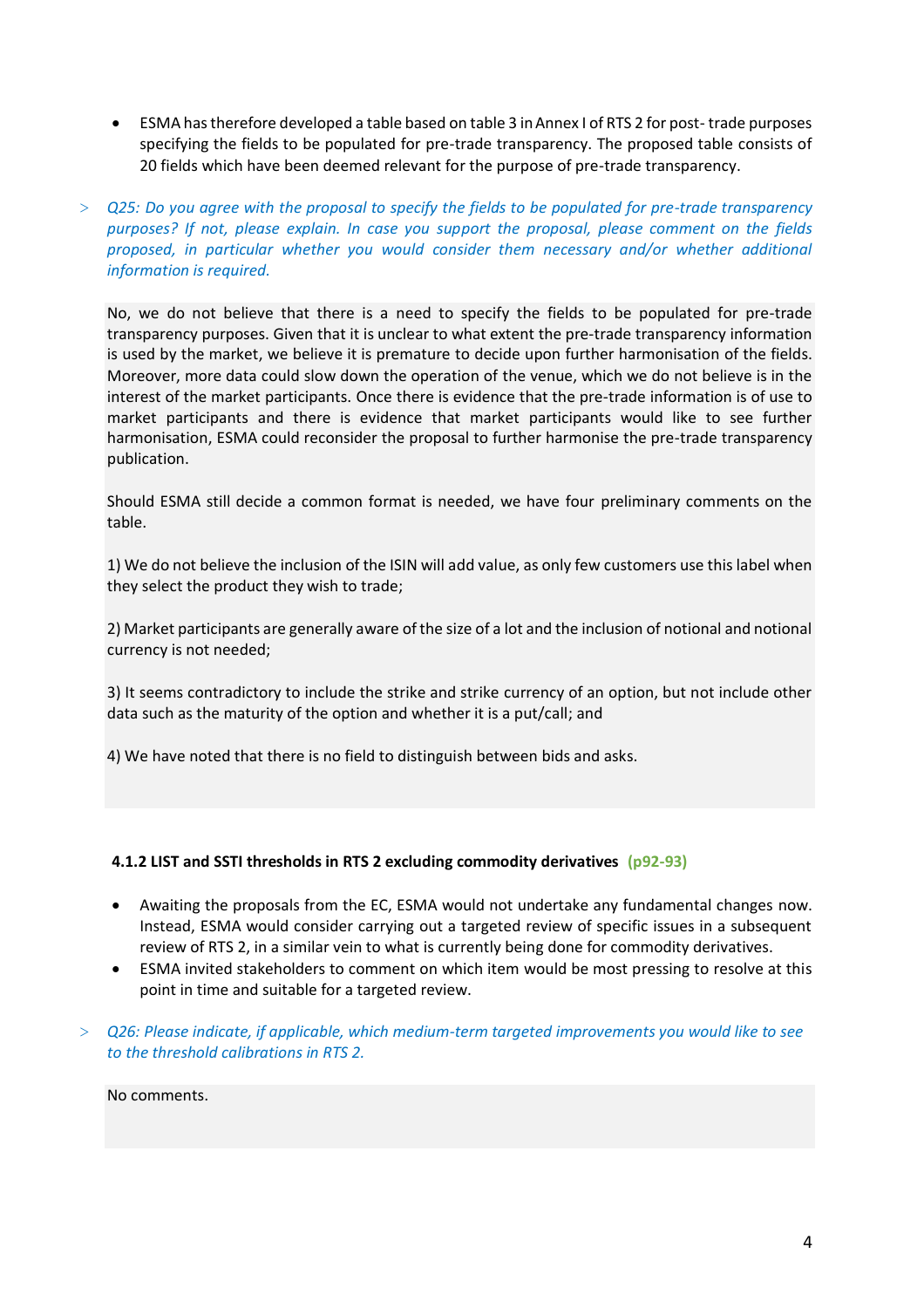### **4.1.3 Amendments to Article 13**

#### **4.1.3.1. Date of application of transparency calculations p94**

- The annual transparency calculations are published by 30 April each year and apply from 1 June each year. To ensure that the process of updating the transparency calculations runs as smoothly as possible while maintaining the timelines envisaged in RTS 2, ESMA proposes that "The results of the calculations shall apply from **the first Monday of June** each year following publication **until the day before the first Monday of June of the subsequent year**."
- In addition, RTS 2 provides for a derogation for bonds, except ETCs and ETNs, in Article 13(18). Accordingly, NCAs should ensure the publication of the liquidity determination for bonds on a quarterly basis, on the first day of February, May, August and November. In this case, the date of application is the sixteenth day of February, May, August and November and apply for a threemonth period. Also here, ESMA is of the view that the date of application should start on a Monday.

### **4.1.3.2. Submission of quantitative data (p95, p322-328)**

 $\triangleright$  As for RTS 1, it is proposed to further specify the details of the relevant quantitative data in a new Annex of RTS 2 i.e. Annex V. This is intended to not only provide more clarity and legal certainty to market participants but also, more generally, to ensure more convergent reporting practices contributing ultimately to improved data quality. As explained, the detailed description of the new table to be inserted into the Annex of RTS 2 is provided under section 4.3.3.

### > *Q27: Do you Do you agree with the proposed changes to Article 13? If not, please explain*

With regard to the proposed **date of application of transparency calculations**: We very much welcome ESMA's suggestion not to implement changes on a fixed date, such as 1 June, but to start on a Monday, allowing for changes to be made over the weekend. However, we are of the opinion that the third Monday of June would be preferable as:

1) The first week of any month is often preceded by the weekend following the expiries of commodity derivative contracts. During the weekend the exchange and clearing house are focusing their resources on ensuring this life cycle event is completed correctly.

2) In the past, new transparency calculation sometimes coincided with the use of a different data template from ESMA. If this occurs, there is very little time between April 30 and the first Monday of June to work through the impact of the changes to the data template and implement the updated transparency calculation at the same time. A period of 6 weeks seems more suitable to ensure that the deadline is met and the changes are implemented in an orderly manner.

Alternatively, as we understand that the preferred week depends on the type of products a trading venue lists, we would also support a more flexible approach whereby a deadline is set, rather than a fixed date. The deadline should then take into account the 6 weeks period to implement the changes, as suggested above.

With regard to the **submission of quantitative data**: Yes, we believe that the new table with quantitative data will provide clarity, certainty and, not least, quality with regard to the data that is required.

#### **.4.1 Other amendments to the main text of RTS 2**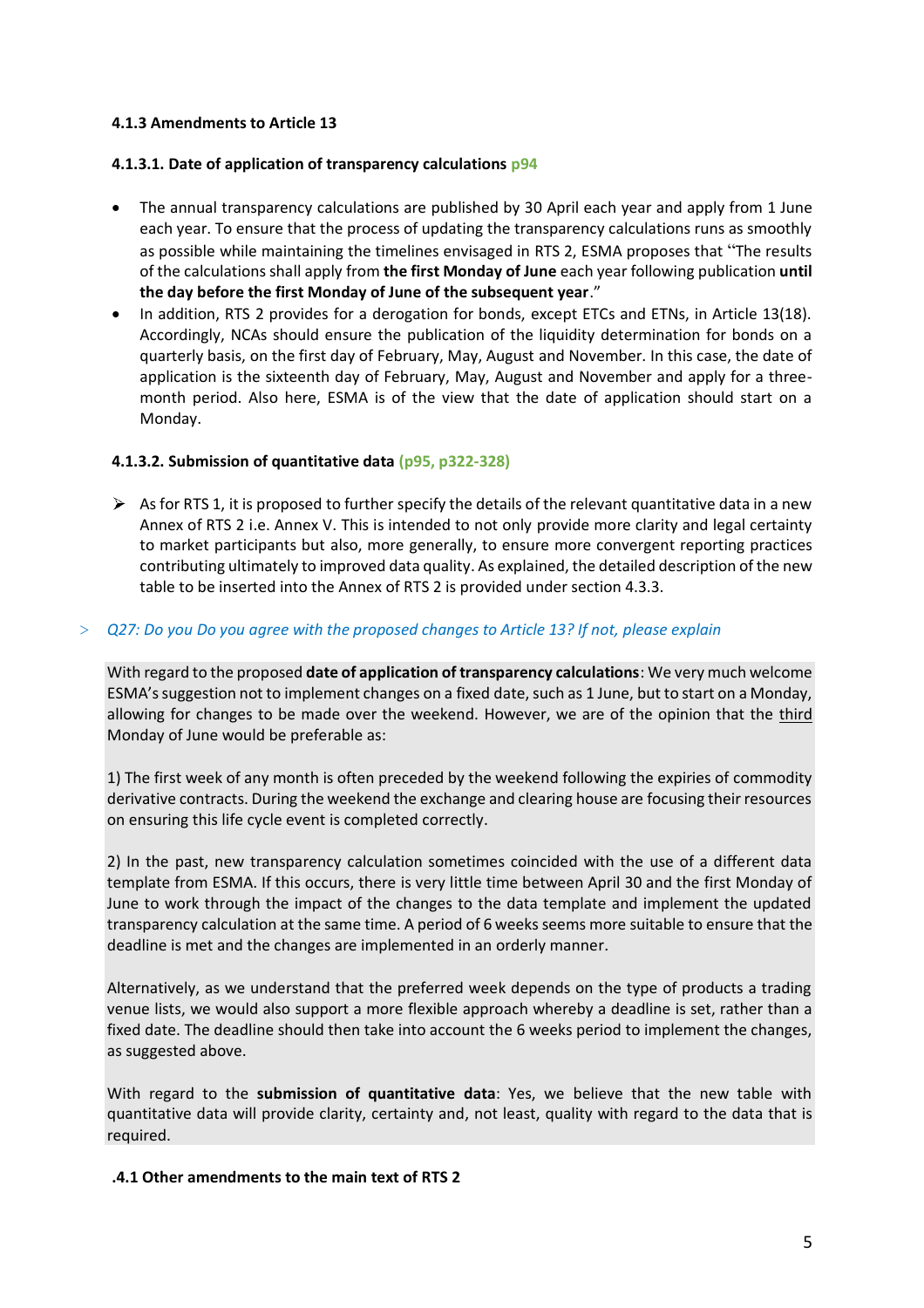#### **4.1.4.1. Article 4(2)(a) of RTS 2 p95**

 $\triangleright$  Currently, Article 4(2)(a) of RTS 2 established the minimum size of reserve orders as monetary thresholds in euros. ESMA clarified in a Q&A that "the minimum size of orders held in an order management facility of a trading venue pending disclosure should be calculated according to Table 4 of Annex II of RTS 2 except for emission allowances and emission allowance derivatives for which the notional amount of traded contracts should be used". ESMA proposes to move this Q&A into RTS 2 by adding a new paragraph 4 to Article 4 of RTS 2:

*"(4) For the purpose of letter (a) of paragraph 2, market operators and investment firms operating a trading venue shall calculate the minimum size of orders held in an order management facility:* 

*(a) as set out in Table 4 of Annex II of RTS 2 for all financial instrument except for emission allowances, emission allowance derivatives and commodity derivatives;* 

*(b) the notional amount of traded contracts shall be used for emission allowances, emission allowance derivatives and commodity derivatives."* 

> *Q28: Do you agree with the proposed changes to Article 4? If not, please explain*.

We agree and support the proposal, understanding it confirms the status quo.

#### **4.1.4.2. Article 12 of RTS 2, non-price forming transactions p96-97**

- $\triangleright$  ESMA wants to simplify the regime of non-price forming transactions by amending Article 12 of RTS 1 where some exemptions appear duplicative and therefore redundant. The changes proposed regarding the flagging of non-price forming transactions in non- equity financial instruments are described in section 4.4.1.
- > *Q.29: Do you agree with the proposed changes to Article 12? If not, please explain. Please do not reiterate the general comments made in the equity section and try to focus on arguments that are specific to non-equity financial instruments.*

#### No comments.

#### **4.2. Commodity derivatives, emission allowances and derivatives on emission allowances**

#### **4.2.1 Overview of commodity derivatives, EA and DEA available in the EU after Brexit p98**

- **Proposal Commodity Derivatives 1: [Metals] Determine that all metal sub-asset classes do not have a liquid market**
- **4.2.2. Liquidity determination for commodity derivatives (p99, p333-334)**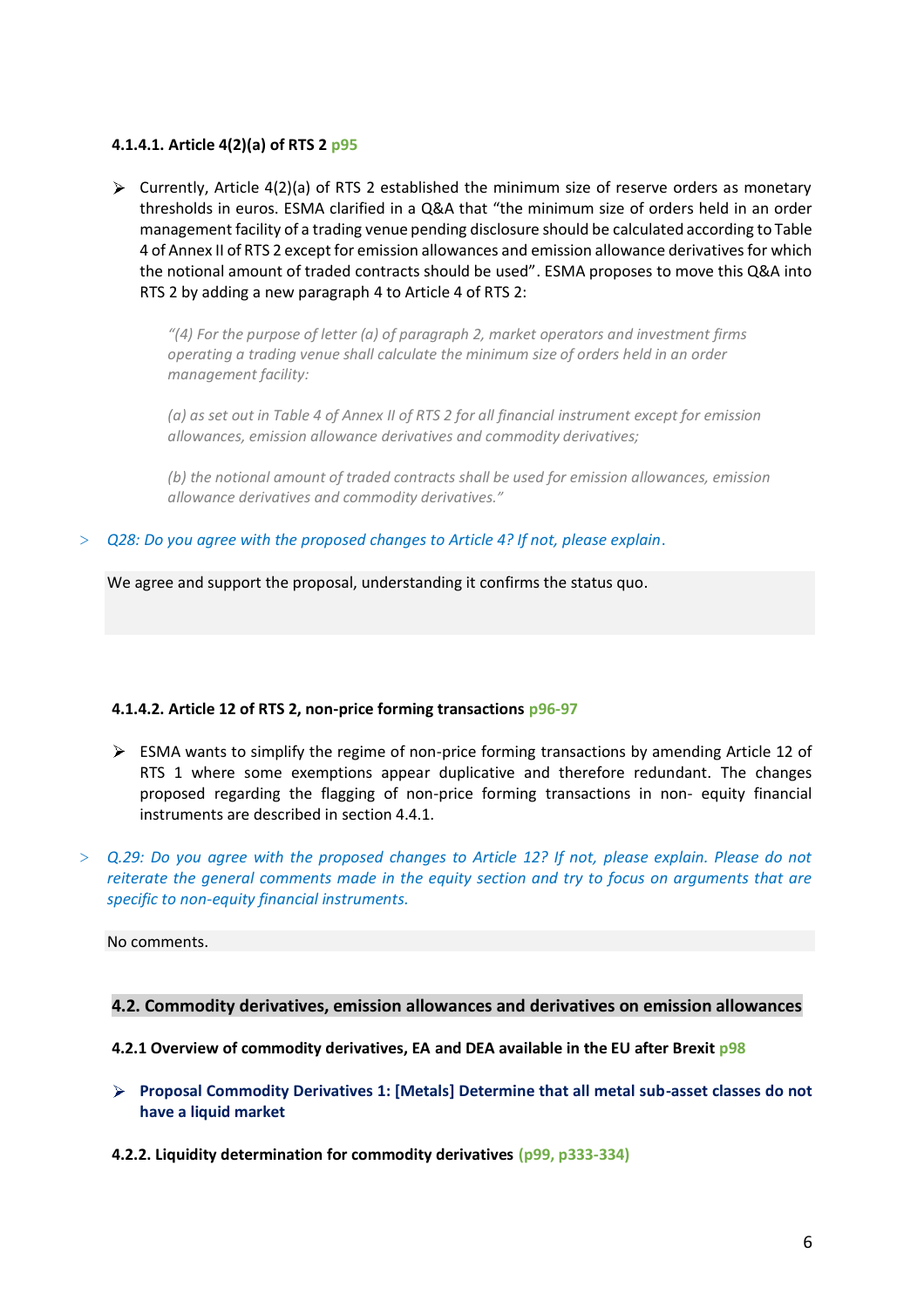- ESMA concludes that the costs of changing the liquidity criterion from ADNT to MDNT would outweigh the benefits, hence is not taking this proposal forward. It explains that the use of MDNT instead of ADNT is unlikely to make a significant difference. ESMA says this is because there are very few cases where, for a given sub-class, the ADNT is higher than a given threshold while the MDNT is lower than the same threshold. ESMA has tested this for different parameters with the same result.
- **Proposal Commodity Derivatives 2: [ADNT] Maintain the criterion "average daily number of trades" (do not switch to "median daily number of trades")**

### **4.2.3 Calibration of the ADNT (p100, p334-335)**

- ESMA suggests an approach where the ADNT parameter is the same for all classes and proposes to calibrate the parameter at 50 trades per day, which roughly corresponds to a frequency of one trade every 10 minutes.
- ESMA explains "that the sensitivity of the results to the calibration of the ADNT varies depending on the asset classes. For derivatives on agriculture, natural gas and for DEA, the sensitivity of the results to the calibration is low: choosing any parameter between the current 10 trades per day, and 100 trades per day, would not make a big difference and most of the trading activity would continue to be captured under liquid classes even with a parameter set at 100 trades per day. For freight derivatives and emission allowances, any calibration above 30 (for freight) and 10 (for EA) would render the whole asset class illiquid. Finally for derivatives on electricity, the sensitivity of the results to the calibration is high: moving the cursor between the current 10 trades per day, and 100 trades per day, would decrease the proportion of trades captured under liquid classes from 92% to 48%."
- ESMA concludes there are two possible routes: either to consider that the same parameter should be used for all asset classes, which means considering that irrespective of the asset class, a class cannot be liquid if it trades less often than X times per day; or to set the parameters per asset class in such a way that comparable percentages of trading activity would fall under liquid class.
- According to ESMA, the impact of this new calibration would be very limited on agriculture, natural gas and derivatives on emission allowances. On electricity derivatives, the percentage of trades caught under liquid classes would decrease from 91.8% to a level of 71.4%, which remains significant. Based on 2020 data, no freight classes would be deemed liquid with a calibration of 50 trades per day. Given that freight derivatives are exclusively traded off- book (trade registration), a different outcome might be disproportionate. Finally on EA, while the data used for the calibration would also lead to no liquid EA classes, it has been estimated that after the migration of EA and DEA contracts from ICE Futures to ICE Endex, the currently liquid EA class would remain liquid, even with a parameter of 50 trades per day.

### **Proposal Commodity Derivatives 3: [ADNT] Increase the parameter of the ADNT to 50 trades per day for all commodity, C10, EA and DEA sub-classes.**

#### **4.2.2.2 Average daily notional amount (ADNA) p101**

• ESMA has worked on a proposal to replace the ADNA by a measure of the standard trade size (STS), under the assumption that the more liquid an instrument, the smaller the STS. This STS should be denominated either in the unit of the underlying commodity (i.e. in tonnes, MWh etc.) or in lots to avoid the influence of price and currency fluctuations. To simplify the analysis and make it comparable across asset classes, the STS is calculated in lots.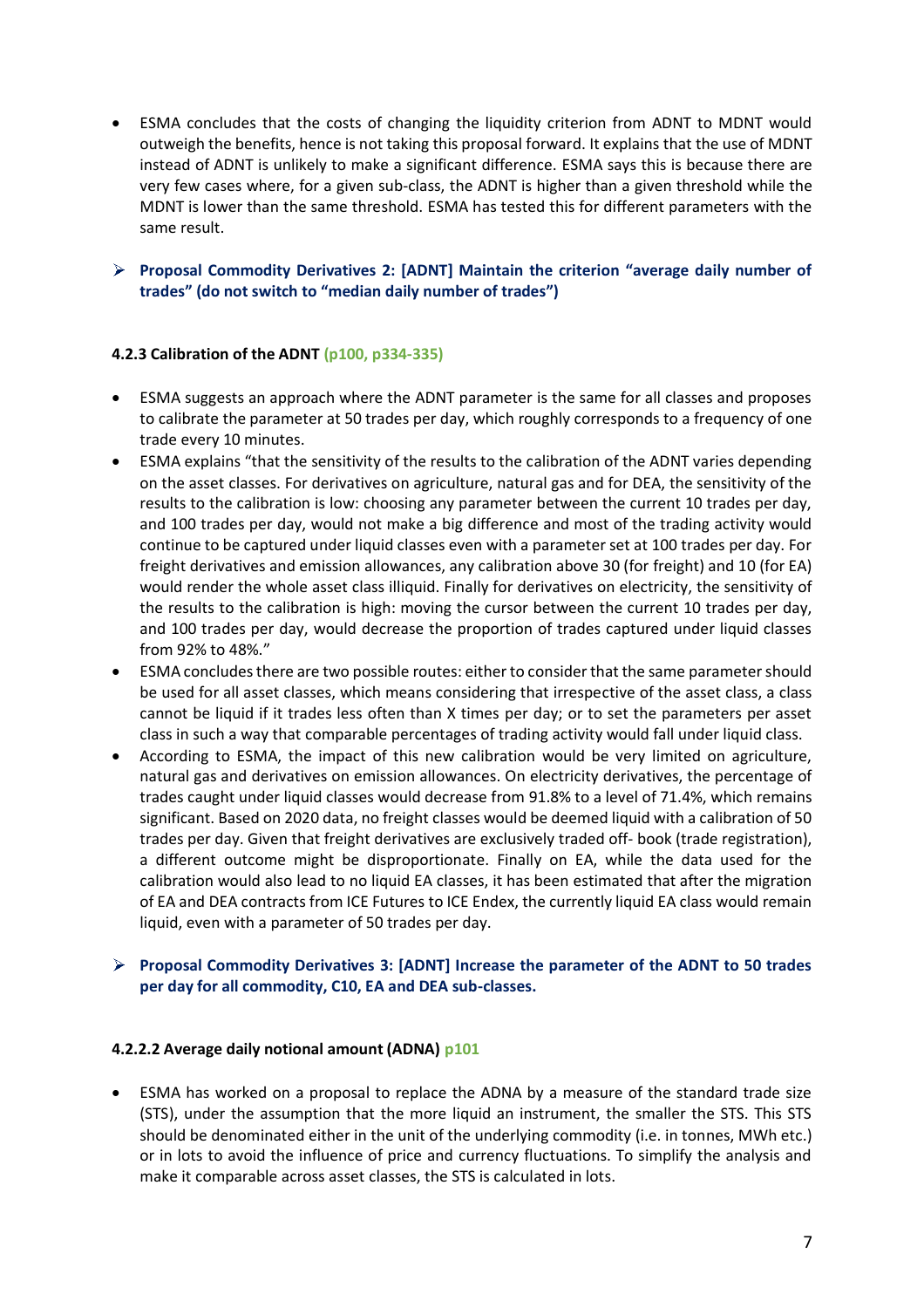### **4.2.2.3 Calibration of the liquidity parameters for commodity derivatives (p101, 335-351)**

- As explained in the non-equity transparency review report, there are two main issues related to the use of the ADNA to determine the liquidity of commodity derivatives. First, the ADNA does not allow distinguishing between (1) a market with on average few trades of large sizes (potentially illiquid); and (2) a market with on average numerous trades of small sizes (potentially liquid). Those two markets could have the same average daily notional amount while exhibiting different liquidity profiles.
- ESMA therefore proposes to replace the ADNA with the STS as a quantitative liquidity criterion. To calculate the STS, ESMA would favour using the most frequently traded size (STS\_mode) over the median trade size (STS median) as the former is likely to prove more robust in particular on the least liquid classes. In terms of calibration, ESMA suggests using the value 5 lots for all asset classes meaning that any class with an STS\_mode lower than or equal to 5 lots would be deemed liquid (provided the other quantitative liquidity criterion is also fulfilled).
- However, the data shows that no option classes would be deemed liquid with a calibration of the STS\_mode at 5 lots. Setting a different parameter for options could be justified on the basis of structural differences in the liquidity distribution of options compared to that of futures. In this respect, ESMA seeks stakeholders' feedback on the existence of such structural differences, and the underlying reasons behind them, which could in turn justify setting ad-hoc parameters for options. For the purpose of this CP, ESMA suggests setting the same parameter for all contract types (including options) and may reconsider this proposal on the basis of the feedback received from stakeholders.
- **Proposal Commodity Derivatives 4: [ADNA] Replace the criterion "average daily notional amount" with the criterion "standard trade size" calculated as the most frequently traded size (mode) and set the parameter of the STS\_mode at 5 lots for futures: any class for which the most frequently traded size is lower than or equal to 5 lots would be deemed liquid (provided the other quantitative liquidity criterion is also fulfilled).**
- **Proposal Commodity Derivatives 5: [ADNA] Set the same parameter of the STS\_mode for all contract types, including options (5 lots)**

# **4.2.1 Calculation of LIS and SSTI thresholds for commodity derivatives, EA and DEA (p104-109, p351-357)**

4.2.3.1 Issues with the current determination of LIS and SSTI thresholds

- Stakeholders stressed in the past that the current methodology to calculate the LIS/SSTI thresholds (based on percentiles and floor) leads to a counter-intuitive effect, in the sense that it leads by construction to higher thresholds for the least liquid classes compared to the most liquid classes, which contradicts the original objective. Following up on this idea, it should be stressed that the counter-intuitive effect of the percentile approach is partially linked to the use of the ADNA as a quantitative liquidity criterion. As discussed in the previous section, the ADNA tends to determine as liquid some classes which are dominated by few trades of large sizes (and are in reality not very liquid). On the most liquid classes, the distribution of trade sizes is concentrated on small sizes. This translates into smaller values of any given percentile compared to the less liquid classes. Hence the elimination of those "less liquid classes" from the set of liquid classes (via the replacement of the ADNA with the STS) partially addresses the problem.
- In addition, the percentile approach as currently set presents three other issues: (1) the volumes are converted to EUR (and thresholds are set in EUR); (2) the level of the floor is such that most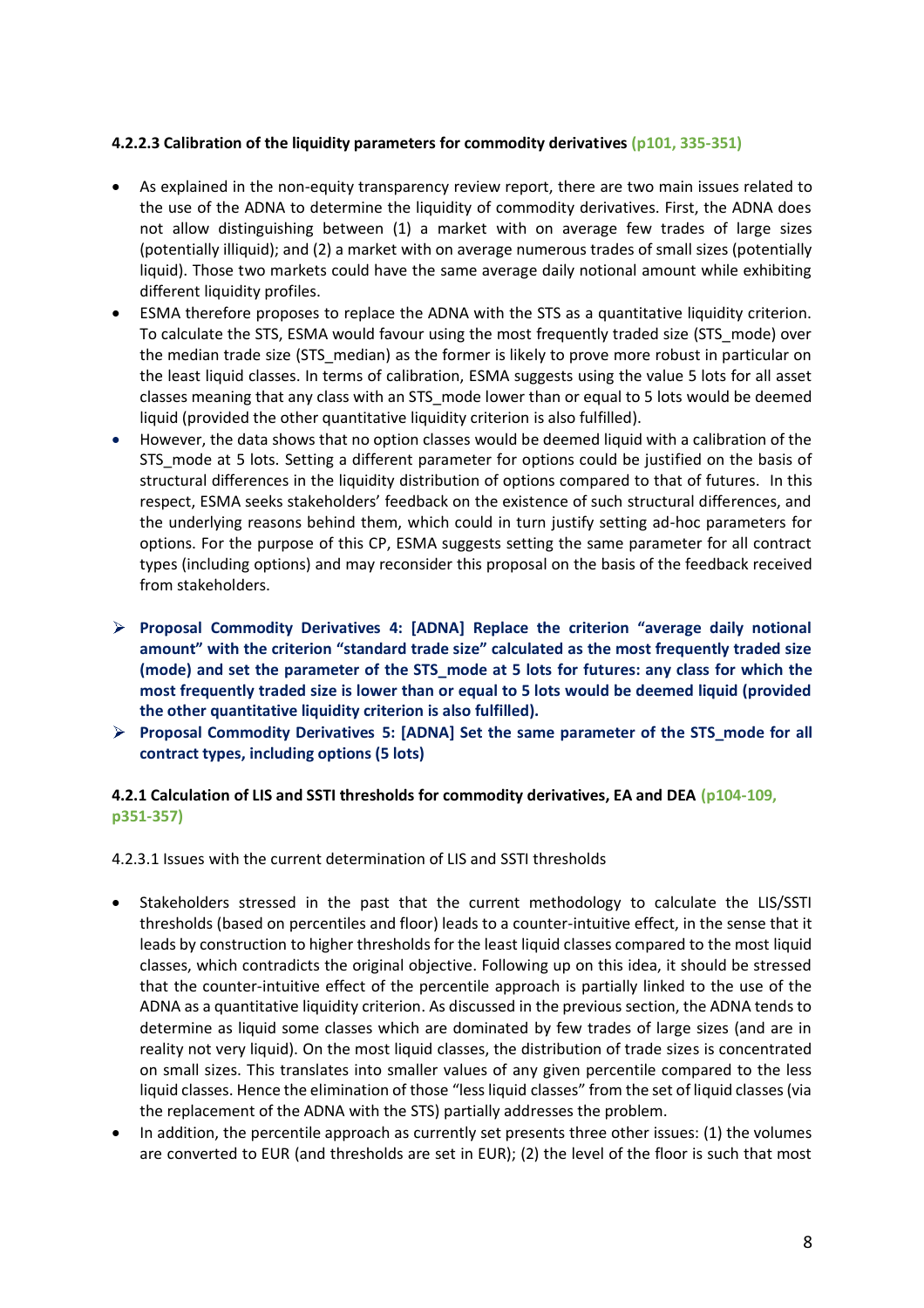liquid classes have an LIS equal to the floor; (3) the rounding rules in Article 13(12) of RTS 2 inflate the size of the thresholds.

- ESMA sees merit in replacing the current methodology to calculate the LIS and SSTI threshold with the ADVL approach: LIS/SSTI are equal to a set percentage of the average daily volumes (in lots) of the sub-class. The percentages are set at: 1% for pre-trade SSTI, 5% for pre-trade LIS, 10% for post-trade SSTI and 15% for post-trade LIS. The LIS and SSTI thresholds are rounded (up or down) to the nearest 5 lots.
- Minimum values (floors) are established to guarantee that the thresholds do not fall below certain levels. The floors are set at: 5 lots for the pre-trade LIS and pre-trade SSTI; and 10 lots for the posttrade LIS and post-trade SSTI.
- Maximum values (caps) are established to guarantee that the thresholds do not exceed disproportionate levels. The caps are set at: 200 lots for the pre-trade LIS and pre-trade SSTI; and 300 lots for the post-trade LIS and post-trade SSTI.
- The phase-in approach applicable to the pre-trade SSTI threshold is maintained (1% corresponds to Stage 4 and the following percentages are used for the other stages -- Stage 1: 0.7%; Stage 2: 0.8%; Stage 3: 0.9% and Stage 4: 1%).
- **Proposal Commodity Derivatives 6: [LIS/SSTI] LIS and SSTI thresholds are equal to a set percentage of the average daily volumes (in lots), rounded to the nearest 5 lots and bounded by a floor and a cap.**
	- $\circ$  ESMA seeks input on (1) the choice of the ADVL as a basis to determine the LIS (and SSTI) thresholds (and possible alternatives); (2) the calibration of the ADVL approach (percentage, floor, cap and rounding); (3) the use of a linear function of the ADVL to calculate the LIS/SSTI. ESMA remains open to consider alternative approaches to the determination of the LIS/SSTI thresholds and welcomes stakeholders' feedback in this respect.

# **4.2.4 General issues related to the liquidity determination and the calculation of LIS/SSTI thresholds for commodity derivatives, EA and DEA**

# **4.2.4.1 Liquidity framework set in lots versus units p109-113**

- The costs of setting the liquidity framework in units versus lots are much higher. It adds complexity in the setup of RTS 2, and that complexity would remain along the chain (reporting to ESMA, calculation by ESMA, re-conversion of thresholds by reporting entities). From a proportionality perspective this complexity appears excessive compared to the risk that the approach seeks to address (i.e. a circumvention of the regime via artificial decrease of the lot sizes).
- While this risk should not be underestimated, it may be addressed in a different, less complex, manner. For example, changes to the lot sizes could require the formal authorisation of the competent authorities and be subject to a yearly monitoring by ESMA.
- To further elaborate this proposal, ESMA seeks stakeholders' feedback on the existing market practice regarding lot sizes in particular how they are currently set, under which circumstances and how often do they currently change.
- **Proposal Commodity Derivatives 6: [LIS/SSTI] LIS and SSTI thresholds are equal to a set percentage of the average daily volumes (in lots), rounded to the nearest 5 lots and bounded by a floor and a cap.**

**4.2.4.2 Impact of the proposed changes to the liquidity determination and the calculation of LIS/SSTI thresholds on reporting to FITRS p113-114**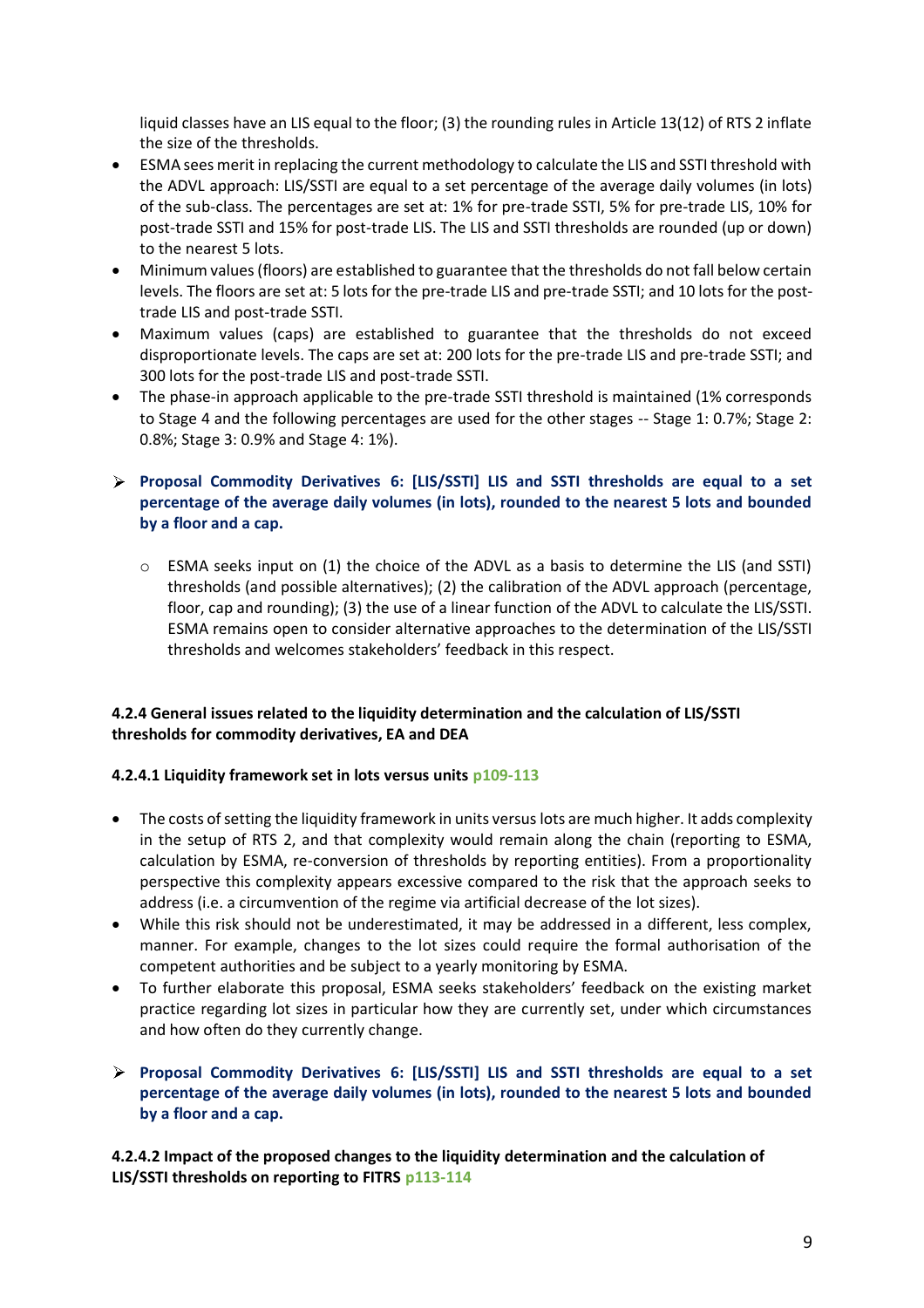• To perform the liquidity determination, and the calculation of LIS/SSTI thresholds in accordance with the proposals set out in the CP, ESMA needs to introduce changes to the reporting of quantitative data to FITRS. Currently, the reporting of quantitative data to FITRS is defined in the FITRS reporting instructions, but it is not specified in RTS 2. To provide more legal certainty, ESMA is proposing in the CP (see section 4.3.4) to add a new Annex V to RTS 2 specifying the format and content of the data to be provided for the purpose of determining a liquid market, and the LIS and SSTI thresholds.

# *4.2.4.2.1 Impact of the proposed changes to the liquidity determination and the calculation of LIS/SSTI thresholds on reporting to FITRS*

• To perform the liquidity determination, and the calculation of LIS/SSTI thresholds in accordance with the proposals set out in the CP, ESMA needs to introduce changes to the reporting of quantitative data to FITRS. Currently, the reporting of quantitative data to FITRS is defined in the FITRS reporting instructions, but it is not specified in RTS 2. To provide more legal certainty, ESMA is proposing in the CP (see section 4.3.4) to add a new Annex V to RTS 2 specifying the format and content of the data to be provided for the purpose of determining a liquid market, and the LIS and SSTI thresholds.

# *4.2.4.2.2 Quantitative data related to LIS/SSTI thresholds*

- In relation to the proposal #6 (LIS/SSTI calculated as a set percentage of the average daily volumes in lots, bounded by a floor and a cap), ESMA needs to collect the total volumes (in lots) executed on any given day. Under the current framework, total volumes are not reported, instead the volumes are reported under each trade-size bin, from which total volumes can be inferred. Besides, under the current framework, volumes are only reported in EUR.
- To allow the calculation of the LIS/SSTI thresholds under the proposed methodology, ESMA is adding the field "Total volume in lots" in Table 2 of the new Annex V of RTS 2. In addition, it is necessary that total volumes are also reported in the underlying unit (MWh, tonnes etc), for the purposes of the calculations supporting the exercise of the temporary suspension of transparency obligations as per Article 16 of RTS 2.
- **Proposal Commodity Derivatives 8: [Reporting to FITRS] number of transactions shall be reported to FITRS per trade-size bins which are defined in the new Annex V of RTS 2. Total volumes in lots and total volumes in underlying units shall also be reported to FITRS as specified in the new Annex V of RTS 2.**

# **4.2.4.3 Underlying data: on-venue and OTC data p114**

- ESMA reports that for commodity derivatives, EA and DEA, very few OTC transactions are in the scope of MiFID because they do not meet the conditions of being "traded on a trading venue" (ToTV). ESMA explains that according to the reported data in 2020, the proportion of volumes executed OTC and on SI was negligeable compared to the volumes executed on venue.
- As a result, ESMA considers that for commodity derivatives, EA and DEA, it remains appropriate to perform to transparency calculations on the basis of all data (status quo) even if the calibration was performed with on-venue data only.
- $\triangleright$  Proposal Commodity Derivatives 9: [data scope] The transparency calculations continue to be performed with all data (on-venue, SI and OTC)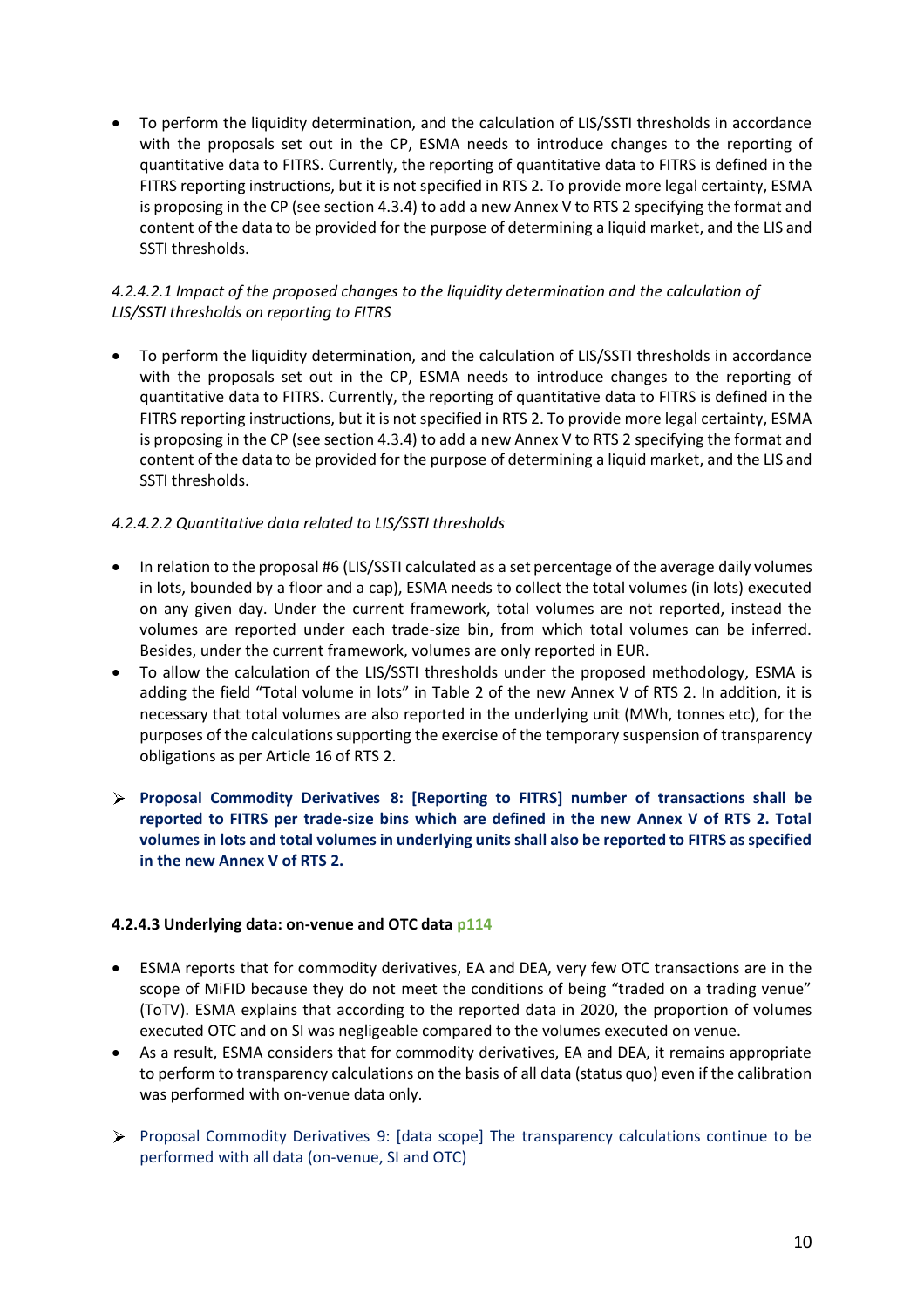### **4.2.5 Summary of the proposals related to commodity derivatives, C10 derivatives, EA and DEA and questions to stakeholders**

- Proposal Commodity Derivatives 1: [Metals] Determine that all metal sub-asset classes do not have a liquid market
- **Proposal Commodity Derivatives 2: [ADNT] Maintain the criterion "average daily number of** trades" (do not switch to "median daily number of trades")
- Proposal Commodity Derivatives 3: [ADNT] Increase the parameter of the ADNT to 50 trades per day for all commodity, C10, EA and DEA sub-classes.
- $\triangleright$  Proposal Commodity Derivatives 4: [ADNA] Replace the criterion "average daily notional amount" with the criterion "standard trade size" calculated as the most frequently traded size (mode) and set the parameter of the STS mode at 5 lots for futures: any class for which the most frequently traded size is lower than or equal to 5 lots would be deemed liquid (provided the other quantitative liquidity criterion is also fulfilled).
- Proposal Commodity Derivatives 5: [ADNA] Set the same parameter of the STS\_mode for all contract types, including options (5 lots)
- Proposal Commodity Derivatives 6: [LIS/SSTI] LIS and SSTI thresholds are equal to a set percentage of the average daily volumes (in lots), rounded to the nearest 5 lots and bounded by a floor and a cap.
- $\triangleright$  Proposal Commodity Derivatives 7: [Units or Lots] Set the liquidity framework in lots (STS\_mode parameter set in lots, volumes reported to ESMA in lots, LIS and SSTI thresholds published in lots) accompanied by Level 3 measures to address the risk of downward revisions of the lot sizes
- **Proposal Commodity Derivatives 8: [Reporting to FITRS] number of transactions shall be** reported to FITRS per trade-size bins which are defined in the new Annex V of RTS 2. Total volumes in lots and total volumes in underlying units shall also be reported to FITRS as specified in the new Annex V of RTS 2.
- Proposal Commodity Derivatives 9: [data scope] The transparency calculations continue to be performed with all data (on-venue, SI and OTC)
- > *Q.30: Q.30: Please provide your comments on the analysis and proposals related to the liquidity framework applicable to commodity derivatives, EA and DEA detailed in Section 4.2 and summarised in Section 4.2.5. Please list the proposals with their ID (#1 to #9) for ease of reference.*

As an introductory remark, we believe there is one important issue that touches upon all the below proposals, i.e. the data scope. While proposal 9 deals with the issue, we would like to flag from the beginning that both the liquidity assessment as well as the LIS threshold calculation should be performed on the basis of on-book (or screen) data alone.

For the data collection, however, Europex believes it was important for ESMA to compare data from screen trading, pre-arranged trading as well as the uncleared space. This is because assessing the differences between these spaces in terms of, for example, liquidity and standard trade sizes, will help assess the potential impact of a new LIS waiver threshold methodology.

The assessment of whether a market is liquid or not and whether a trade is large in scale or not, however, should evidently be based on order book data alone. This is because it is the order book that needs to be liquid enough to support a LIS threshold. The trades pre-arranged off-order book do not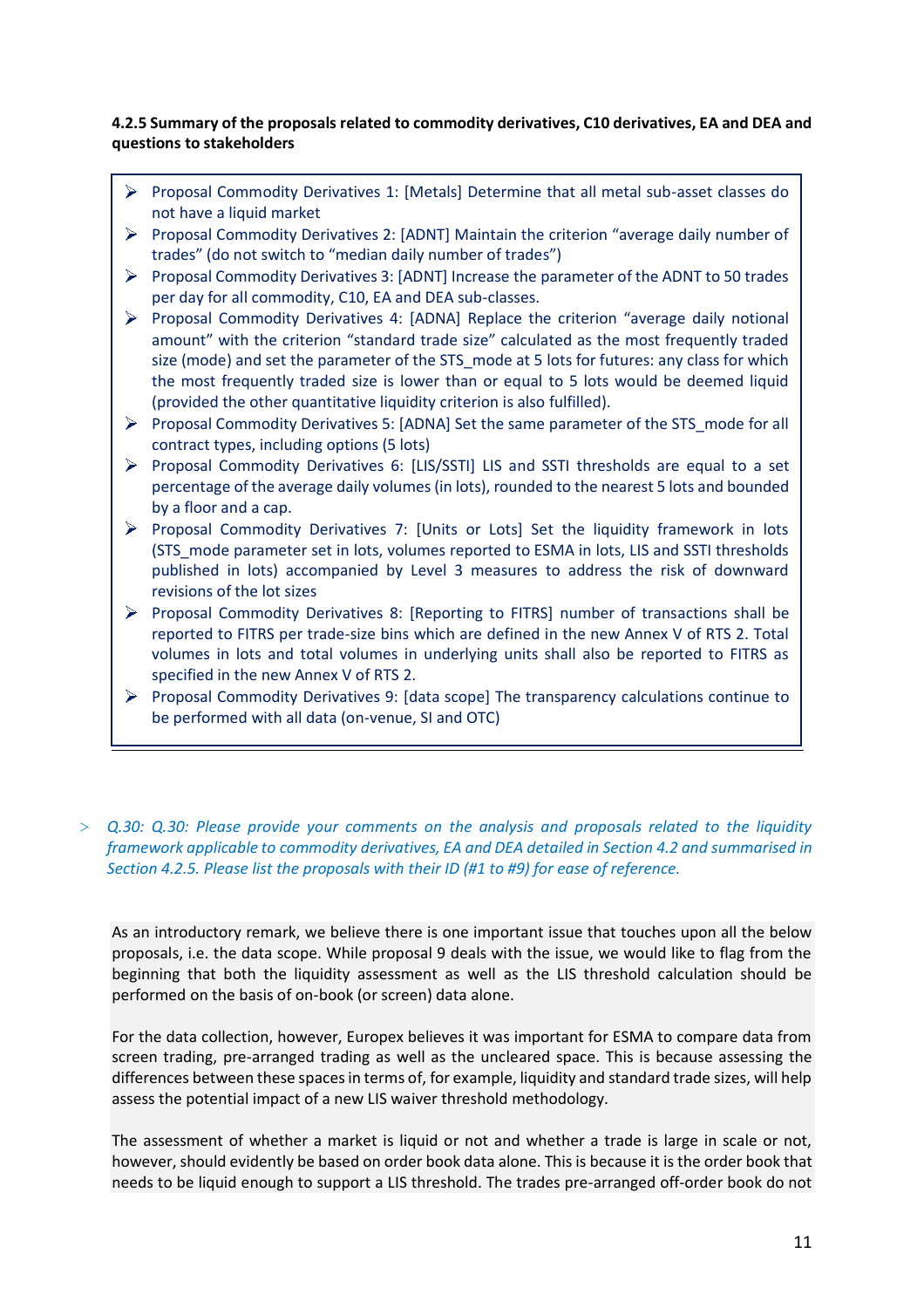directly contribute to the liquidity of the order book and hence should not be considered when assessing the liquidity of a contract. Also, whether a trade is large in scale or not should be assessed on the basis of order book data alone. This is because trade sizes are typically significantly larger off book and hence will give a misleading picture of what may be considered as "large-in-scale" on order book.

This becomes especially relevant for commodity derivatives which generally originate from the OTC markets. To mention some attributes that define the commodity markets uniqueness' is to look at the market participants trade behaviour, e.g., speculative appetite, hedge requirements/needs and professionality. Even within a commodity product seeing substantial trading today, the mix of participants and their needs vary. In commodity products where there is always a high degree of fundamental hedgers, the maturities are often longer dated, adjustments in their portfolios are often tied to certain expiries, seasonality, and are to some extent more ad-hoc than in the equity markets, for example.

Where commodity markets have reached a certain/decent liquidity (in terms of transactions and volume) they are often dependent on the symbiosis of a well-functioning broker market, catering to longer dated contracts and more tailored requirements from the traders (such as options and option strategies), in tandem with an independent exchange order book, determining a trustworthy closing price. Often, a pre-arranged trade is fundamental to get markets active during the day.

In addition, most commodity markets have alternative routes than exchange registration of prearranged trades, where the result from curbing the broker driven share of the market has detrimental and adverse effect on both the overall liquidity and systemic risk (i.e., trades end up in the uncleared environment). As an example, a market such a dry bulk freight derivatives, which is entirely traded off book, will be unable to support a LIS threshold on its order book as there are no trades taking place on this order book. It would therefore not make sense for this market to be classified as liquid on the basis of the proposed parameters.

In the electricity and gas markets, the markets are heavily dependent on brokers to tailor and conclude options and options strategies, as well as longer dated futures trades and the more ad-hoc portfolio adjustments when getting closer to expiry, especially for the less active, though very important fundamental hedgers. With the proposed setup, accumulating screen and pre-negotiated trades, we are concerned that products including their maturity buckets will be wrongfully accounted for.

#### **Proposal Commodity Derivatives 1**:

Yes, we agree and support the proposal.

#### **Proposal Commodity Derivatives 2 [ADNT] Maintain the criterion "average daily number of trades" (do not switch to "median daily number of trades:**

Yes, on the basis of the data provided by ESMA, we agree and support the proposal.

# **Proposal Commodity Derivatives 3: [ADNT] Increase the parameter of the ADNT to 50 trades per day for all commodity, C10, EA and DEA sub-classes**

As a preliminary comment**,** Europex reiterates its introductory comment that it is crucial that only actual on-screen transactions count for determining whether a market is liquid or not. This is particularly valid for calculating ADNT.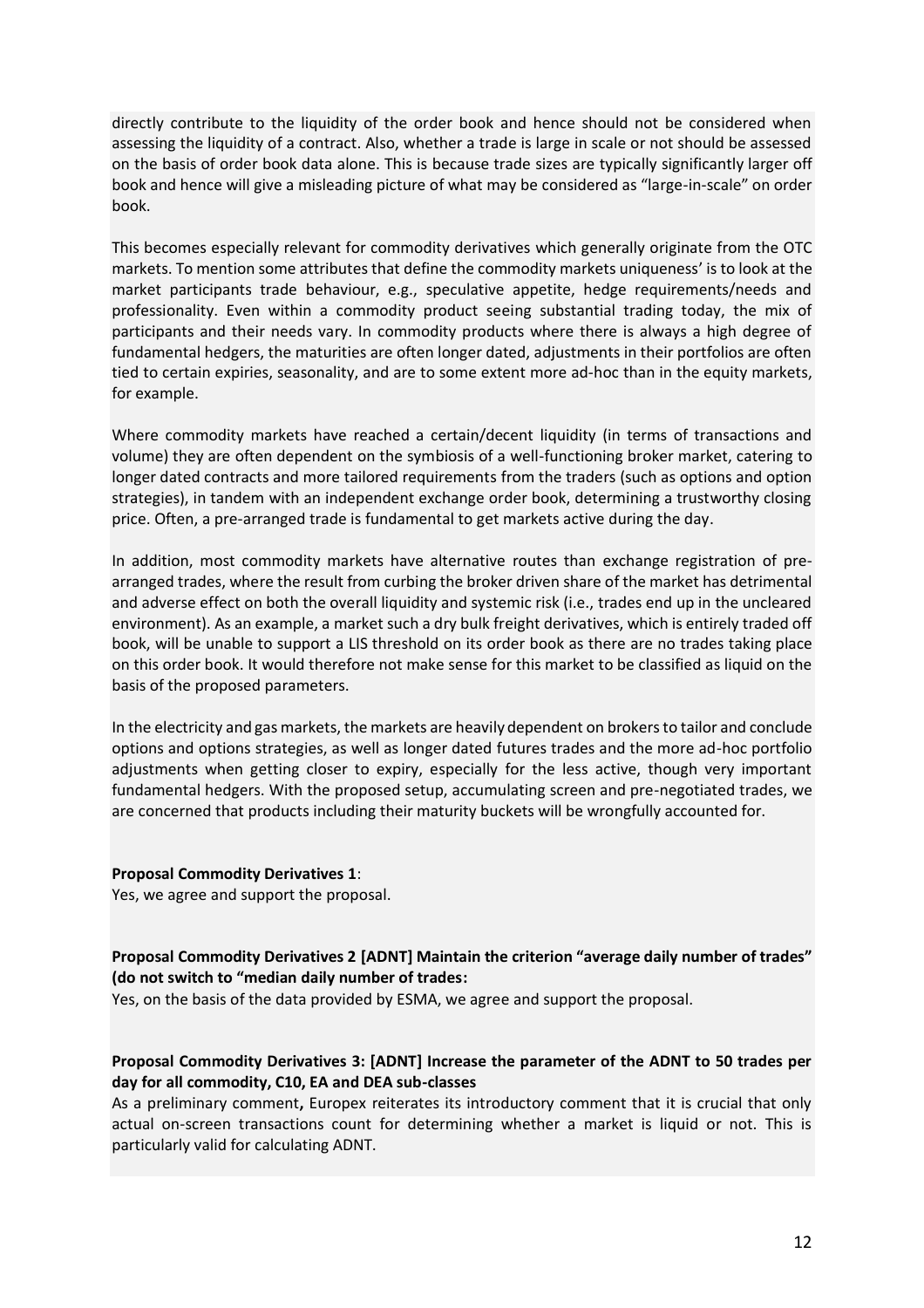Appreciative of the analysis of the implications of using different thresholds across different asset classes, we remain of the view that 100 trades per day would be a more suitable threshold.

Even when the data scope is limited to on-book data, 50 trades per day, which roughly corresponds to a frequency of one trade every 10 minutes, would be too low because of three reasons:

- 1. Trading is rarely uniformly distributed throughout the day;
- 2. ESMA disagrees that liquidity should be assessed on a venue-per-venue basis. This means that the proposed ADNT of 50 trades corresponds to one trade every 10 minutes across all venues. As not all traders have access to software that bundles the liquidity of several venues onto one screen, even 5 minutes (ADNT 100) remains a low number; and
- 3. Moving to 100 trades per day means that there will be more observations to base the LIS threshold on and the counterintuitive effects of the percentile approach to calculate the LIS threshold will be further reduced. (Please refer to our response to Proposal Commodity Derivatives 6 on LIS/SSTI.)

We furthermore appreciate the impact analysis from ESMA, as Europex members of course do not have a complete view over the venue-aggregated data. We acknowledge the impact from moving from 50 to 100 trades per day might be limited for gas, for example, but also notice it does bring a significant change as to which power contracts are to be classified as liquid or illiquid.

Finally, we agree with ESMA that the same parameter should be used for all asset classes. Appreciating liquidity is a very complex matter to assess and simple parameters as ADNT and ADNA all have their weaknesses, we would not opt for setting parameters in such a way that a certain amount of trading activity would be deemed liquid. Liquidity has to be determined by opportunity to trade, not by the goal of treating a certain percentage of trading activity as liquid.

**Proposal Commodity Derivatives 4: [ADNA] Replace the criterion "average daily notional amount" with the criterion "standard trade size" calculated as the most frequently traded size (mode) and set the parameter of the STS\_mode at 5 lots for futures: any class for which the most frequently traded size is lower than or equal to 5 lots would be deemed liquid (provided the other quantitative liquidity criterion is also fulfilled).**

First of all, Europex reiterates its introductory comment that it is crucial that only actual on-screen transactions count for determining whether a market is liquid or not. This is valid for both STS and ADNA.

We support the introduction of the criterion Standard Trade Size ("STS"), as it is indeed a remedy to one of the two most important issues with using ADNA, i.e. The ADNA does not allow distinguishing between (1) a market with, on average, few trades of large sizes (potentially illiquid); and (2) a market with, on average, numerous trades of small sizes (potentially liquid). Those two markets could have the same average daily notional amount while exhibiting different liquidity profiles. However, from this follows that the STS liquidity criterion should complement the ADNA liquidity criterion and not replace it. If the criterion referring to volume (currently ADNA) would be removed, the STS criterion remedies a problem of a criterion that is no longer present, i.e. ADNA.

The reason why the STS should complement a criterion referring to volume is because the STS should not be considered as a direct measure of assessing liquidity. This is because the assumption that the more liquid an instrument the smaller the STS does not always hold true. A market characterised by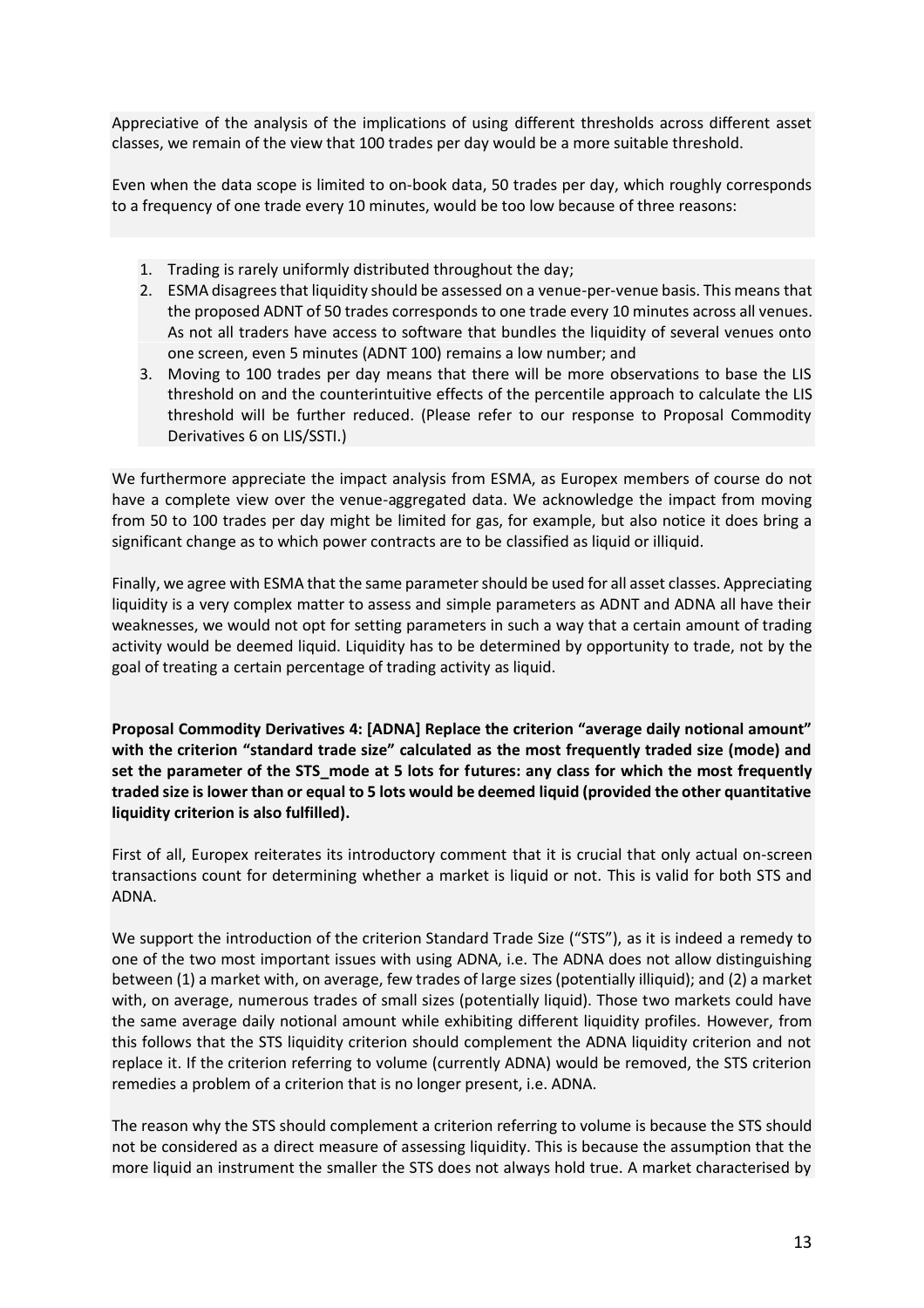small commercial hedgers will for example typically trade smaller sizes than markets that primarily see large commercial hedgers as well as financial firms providing access to other market participants. Moreover, there are large differences between short term maturities such as daily futures and weekly futures compared to calendar futures. The STS of short-term maturities tends to be higher than for long term maturities because the firsts are used as final portfolio adjustment before delivery and transactions in these contracts involve lower notional amounts (i.e., trading limits admit more lots and arbitrage operations require more volumes than for longer maturities) As a consequence, the longterm maturities will artificially be more quickly deemed liquid than short-term maturities.

Adding the STS mode 5 criterion is particularly important for ensuring that options markets in commodities are classified appropriately. Almost no screen trading takes place in the options contracts which exist in for example gas, power or emissions derivatives. Under some of the methodologies discussed by ESMA in the consultation document, an extremely inappropriately high LIS threshold ranging from 200 lots to 1000 lots could apply to these options markets if they are classed as liquid. The implementation of such unreasonably high LIS thresholds would have serious negative consequences for the orderly functioning of these markets.

Finally, it is important that the criterion referring to volume (currently ADNA) will no longer be expressed in notional values but in lots. As proposed by ESMA in its Proposal Commodity Derivatives Nr. 7, we believe that we should look at Average Daily Amount of Lots traded, i.e. ADAL, to have an appropriate reflection of the volume traded in a given contract.

### **Treatment of energy commodity options & spreads**

As noted earlier, with several modifications to, amongst others, the liquidity determination, Europex supports the percentile approach for establishing the LIS thresholds. Energy options contracts and certain spread trading strategies, however, require special treatment under RTS 2, as they have different characteristics and would receive inappropriate LIS thresholds if a standard methodology would be applied.

# **Energy options**

The varying proposals for the determination of LIS thresholds (percentile, ADVL, etc.) which are under consideration produce highly inappropriate results for energy options contracts. This is exacerbated by the data scope referring to both pre-arranged trading and order book trading. Please refer to our introductory remark.

According to ESMA's calculations the TTF Gas contract would be exposed to a LIS threshold between 200 and 1000 lots, depending on the methodology used (ADVL or percentile approach). Considering that currently no screen activity takes place on the TTF Gas options market, the consequences of this market being deemed liquid is that nearly all block transactions would be below LIS. This could result in trading activity moving outside of Europe (i.e. third country exchanges) or remaining uncleared, as the ICE's option screen isn't liquid. Such developments would strongly contradict with EU flagship policy ambitions to strengthen the international role of the Euro, whereby the Commission identified the TTF Gas contract as the primary euro-denominated benchmark contract in the field of energy.

The ICE Endex TTF Gas Option contract is a derivative on a derivative, as at expiry a position in a TTF Gas Options contract exercises into a position in the underlying TTF Gas Futures contract. A position in the options contract thereby doesn't result in a cash payment (cash settlement) or physical delivery of natural gas (physical settlement). The TTF Gas Options contract is nonetheless generally considered a physically settled contract by virtue of the characteristics of the underlying derivative (TTF Gas Futures).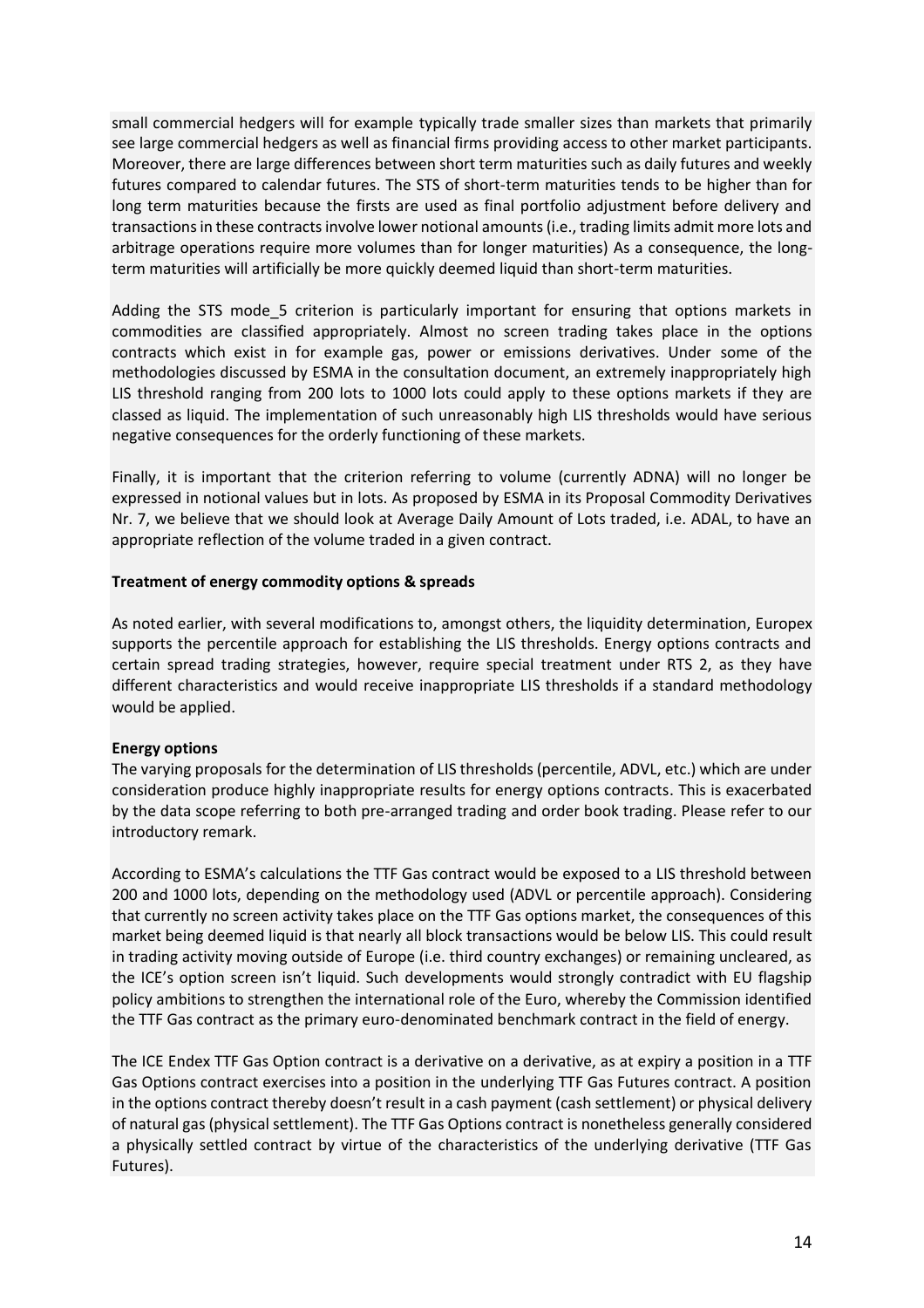Considering the above detailed characteristics, the TTF Gas Options contract does not naturally fit the category of 'Energy commodity options' as specified in RTS 2. Existing ESMA Q&A[1] already recognizes different types of options contract by the introduction of the sub class "derivatives on derivatives", whereby options classed as such are largely subjected to the pre-trade transparency requirements that follow from the underlying futures contract.

Europex suggests building on this existing approach from the ESMA Q&A to revise RTS 2, whereby energy options with a derivative as underlying should apply the LIS threshold of the underlying derivative contract (if the underlying derivative contract is deemed liquid under RTS 2). It would however not be appropriate to adopt the liquidity determination of the underlying futures derivative for the options contract, as this would risk inappropriately classifying options contracts as liquid.

An alternative approach to calculating a more appropriate LIS threshold would be to make use of the Delta of an option contract to calculate the LIS threshold. This would be in line with the approach taken under the position limits regime.

In strategies such as spread trading (simultaneous execution of two or more derivatives contracts with a different underlying, location or maturity) or Delta hedges, the total size of the different legs in a strategy should be considered as a package when assessed against the relevant LIS threshold.

However, with inter-commodity spread trading strategies, which by definition involve separate derivative contracts with different underlying commodities, an alternative approach is warranted. This is because the applicable LIS threshold is based on lots and is thereby unable to accommodate for the different units of measurement which are standard in the varying underlying commodity of the derivative contracts. ICE for example allows market participants to simultaneously trade 2 lots of gas, 1 lot of power and 4 lots of EUAs by means of the inter-commodity spread trading strategy "clean spark spreads". The trading strategy allows market participants to instantly hedge the costs of green power production based on gas and is an important trading strategy which aids the energy transition and is an important tool to meet EU climate change ambitions.

In order to not disturb the orderly functioning of these markets and to allow market participants to hedge their risks, Europex recommends either to fully account for the different units of measurement of the different underlying commodities when establishing an LIS for inter-commodity spreads, or simply apply the lowest LIS of a commodity derivative contract determined liquid which is traded as part of the strategy.

**Proposal Commodity Derivatives 5: [ADNA] Set the same parameter of the STS\_mode for all contract types, including options (5 lots):** Yes, we support this proposal. Options are rarely efficiently traded on screen, as options and option packages are often complicated and too illiquid per strike to gain much traction. As such, it is therefore of no surprise that they are deemed illiquid. We do not see why a different parameter should apply to options. Please also refer to our answer to Proposal Commodity Derivatives 4 regarding the need to also use ADAL as part of the liquidity assessment.

**Proposal Commodity Derivatives 6: [LIS/SSTI] LIS and SSTI thresholds are equal to a set percentage of the average daily volumes (in lots), rounded to the nearest 5 lots and bounded by a floor and a cap.**

As a preliminary comment, Europex reiterates its introductory comment that it is crucial that only actual on-screen transactions count for determining the LIS threshold.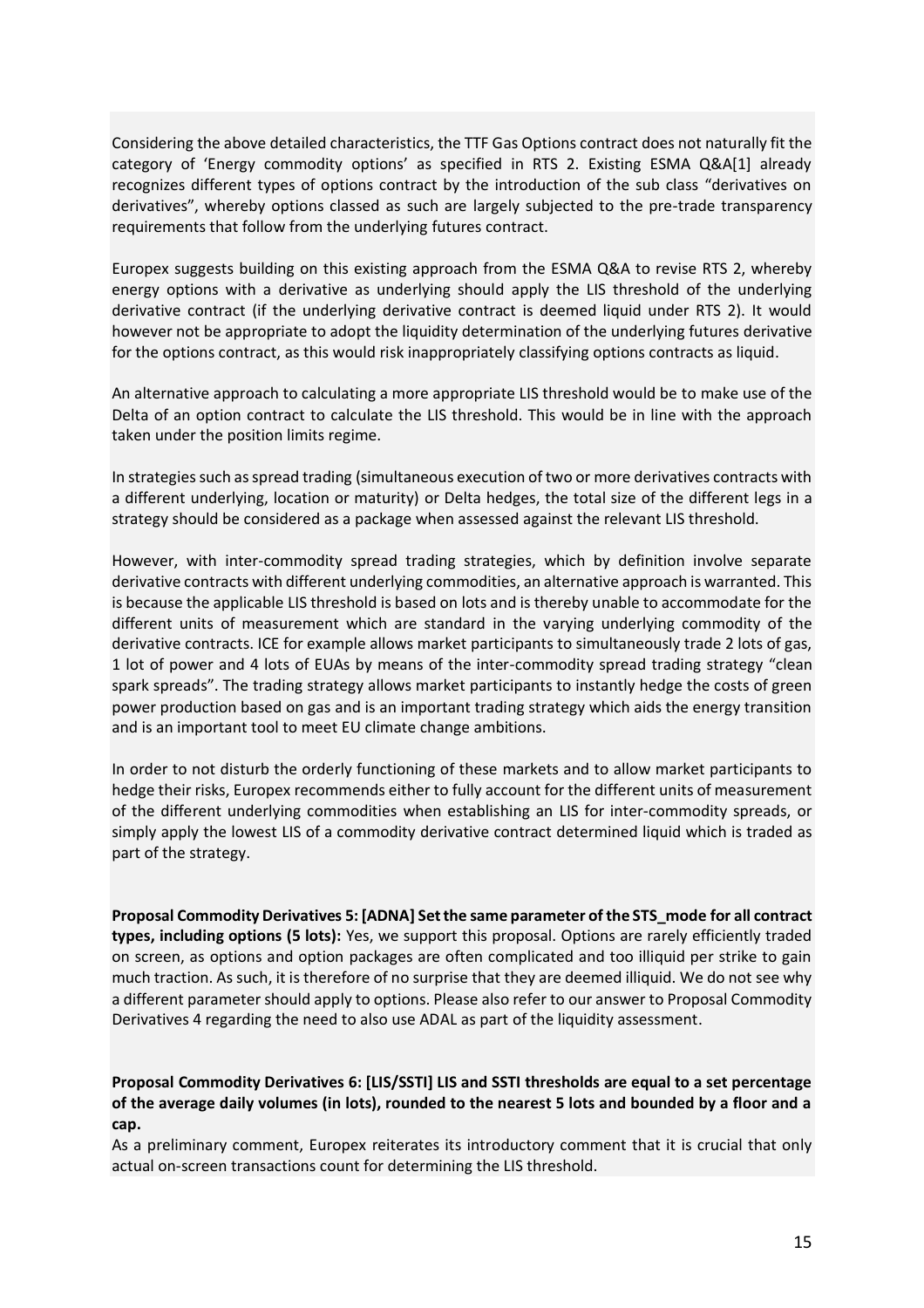Although we appreciate the efforts to consider new methodologies of setting a LIS threshold, Europex disagrees with the new proposal.

We agree that indeed the following issues with the current approach need to be addressed:

- 1. The percentile approach leads to a counter-intuitive effect in the sense that it leads by construction to higher thresholds for the least liquid classes compared to the most liquid classes, which contradicts the original objective;
- 2. The volumes are converted to EUR (and threshold are set in EUR);
- 3. The level of the floor is such that most liquid classes have a LIS equal to the floor; and
- 4. The rounding rules in Article 13(12) of RTS2 inflate the size of the thresholds.

However, having investigated the proposal to use ADVL and also having looked into alternative methodologies, Europex believes we might "throw the baby out with the bathwater" when completely removing the percentile approach.

- 1. As stated in #302 of the consultation, the counter-intuitive effect of the percentile approach is partially linked to the use of ADNA as a liquidity criterion. ESMA expects that adding the STS\_mode 5 liquidity criterion will largely remove this issue. We believe that if also the ADNT is properly calibrated (100 trades per day) the issue might be removed entirely. (Please also refer to our response to Proposal Commodity Derivatives 3.)
- 2. Converting the LIS thresholds into lots will remove the second issue.
- 3. Removing the minimum floor, for which we do not see a proper justification, will remove the third problem. We do not see a need to impose a minimum floor as the calibration of a LIS threshold requires significant caution to avoid setting the limit too high. This is for the obvious reason that a LIS threshold that is set too high will push trades off-book, in the uncleared OTC space, instead of on-book. Imposing one minimum floor across all markets, fully disregards this need for caution.
- 4. Also, the rounding rules can be easily adjusted as has already been proven by ESMA's data collection. It used small trade size bins (1 lot until 20 lots, 5 lots until 100 lots and 50 lots thereafter).

It might therefore be unnecessary to entirely change the current percentile approach.

The use of the ADVL approach for the calculation of the LIS threshold dissociates large-in-scale and normal market size, introducing new contentive effects for liquid markets (in the sense of ADNT and STS). The ADVL approach creates an almost-linear relation between the LIS threshold and the number of transactions while ignoring normal trade sizes. In a market with an ADNT of 1000 and only 1-lot trades (i.e. STS=1), 5% of ADVL means 50 lots (i.e., 50 times the largest trade seen in this contract), while 95% percentile means 1 lot. This effect can be seen in ESMA's simulation for the most liquid contracts, which systematically reach the cap defined by ESMA. In this example, a 50 lots trade seems excessively large compared to normal deal sizes. Since the counterintuitive effect of the percentile approach can be corrected with an adequate value of ADNT and the combination of both the average daily notional amount traded in lots (ADAL) and the STS mode 5 criterion, the percentile approach seems a more appropriate approach to establish the level where a trade can be considered large-inscale. Even with the introduction of the 200 lots cap put forward as part of the ADVL proposal, it would effectively mean an increase of over 500 percent of the existing LIS threshold applicable to TTF Gas Futures (47 lots).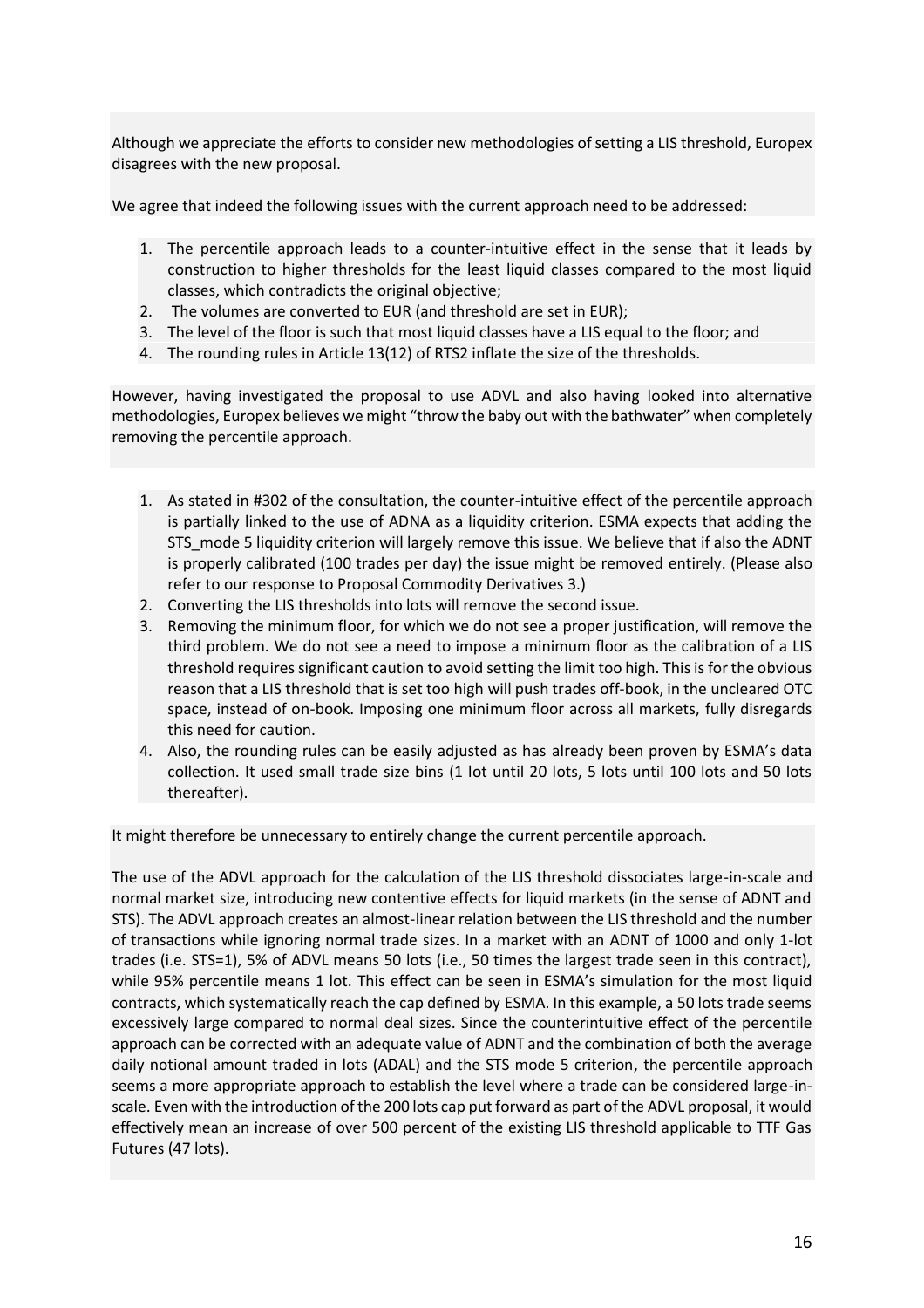We investigated other alternatives but concluded that the percentile approach is probably the least flawed methodology. However, it is unclear to us where the 95<sup>th</sup> percentile, mentioned in paragraph 309 page 106 of the consultation paper, originates from. We would strongly recommend maintaining the percentile at 70 or – preferably – adopting a phase-in approach starting at 30% and gradually moving it up to 70%. This would be more suited given the need for a cautious approach not to push trades to the uncleared OTC space.

# **Proposal Commodity Derivatives 7: [Units or Lots] Set the liquidity framework in lots (STS\_mode parameter set in lots, volumes reported to ESMA in lots, LIS and SSTI thresholds published in lots) accompanied by Level 3 measures to address the risk of downward revisions of the lot sizes**.

We agree with ESMA that using lots is the more pragmatic way forward.

However, we would like to note that the framework will need to be adapted, as per our comments on the former proposals, to function adequately. We recognize the need for measures to address the risk of downward revisions of the lot sizes, but we believe this will be limited if the framework is designed adequately. One suggestion would be that ESMA decides on a standard for the different commodity contracts and that if you have listed a different type of contract, one would have to compute your LIS versus this standard. E.g., 1 lot on a monthly electricity contact has a standard between 672 MWh and 745 MWh. If a trading venue lists a contract with a different "contract base" (e.g., not in MWh, but in KWh), the trading venue would have to use the standard from the "main" setup to compute your LIS threshold, similar to how ESMA treats position limits when calculating mini or micro contracts into full size contracts.

However, it should be noted that a downward revision of a lot size could be justified when trying to build a niche market, trading separately from a large benchmark contract, where there is a genuine need for trading in smaller units. The initial proposal made by ESMA in the consultation paper which makes changes to the lot sizes, could require the formal authorisation of the competent authorities and be subject to a yearly monitoring by ESMA, does sound to be rigid. An open dialogue with the competent authorities could though be called for.

# **Proposal Commodity Derivatives 8: [Reporting to FITRS] number of transactions shall be reported to FITRS per trade-size bins which are defined in the new Annex V of RTS 2. Total volumes in lots and total volumes in underlying units shall also be reported to FITRS as specified in the new Annex V of RTS 2**.

ESMA suggests two new fields to the quantitative data, 'Total Volume in Lots' (where applicable) and 'Total Volume' to FITRS. As a general comment, reporting of lots as such is welcome. However, as Transparency Quantitative data reporting for Non-Equity is made using what is called 'bins' (i.e. reported values are assigned a bin size depending on value of transaction) additional guidelines would be needed on how to assign 'bins' when using lot sizes instead of notional amount. Such a requirement on further technical reporting instructions not covered by the RTS would somewhat diverge from one of the key points from ESMA in the RTS 2 consultation which is that none of the reporting tables for quantitative data is regulated in the RTS today, but rather in separate 'reporting instructions' issued by ESMA. It is important that proper reporting guidelines are issued to complement the updated RTS to facilitate a harmonised understanding of the updated requirements.

# **Proposal Commodity Derivatives 9: [data scope] The transparency calculations continue to be performed with all data (on-venue, SI and OTC):**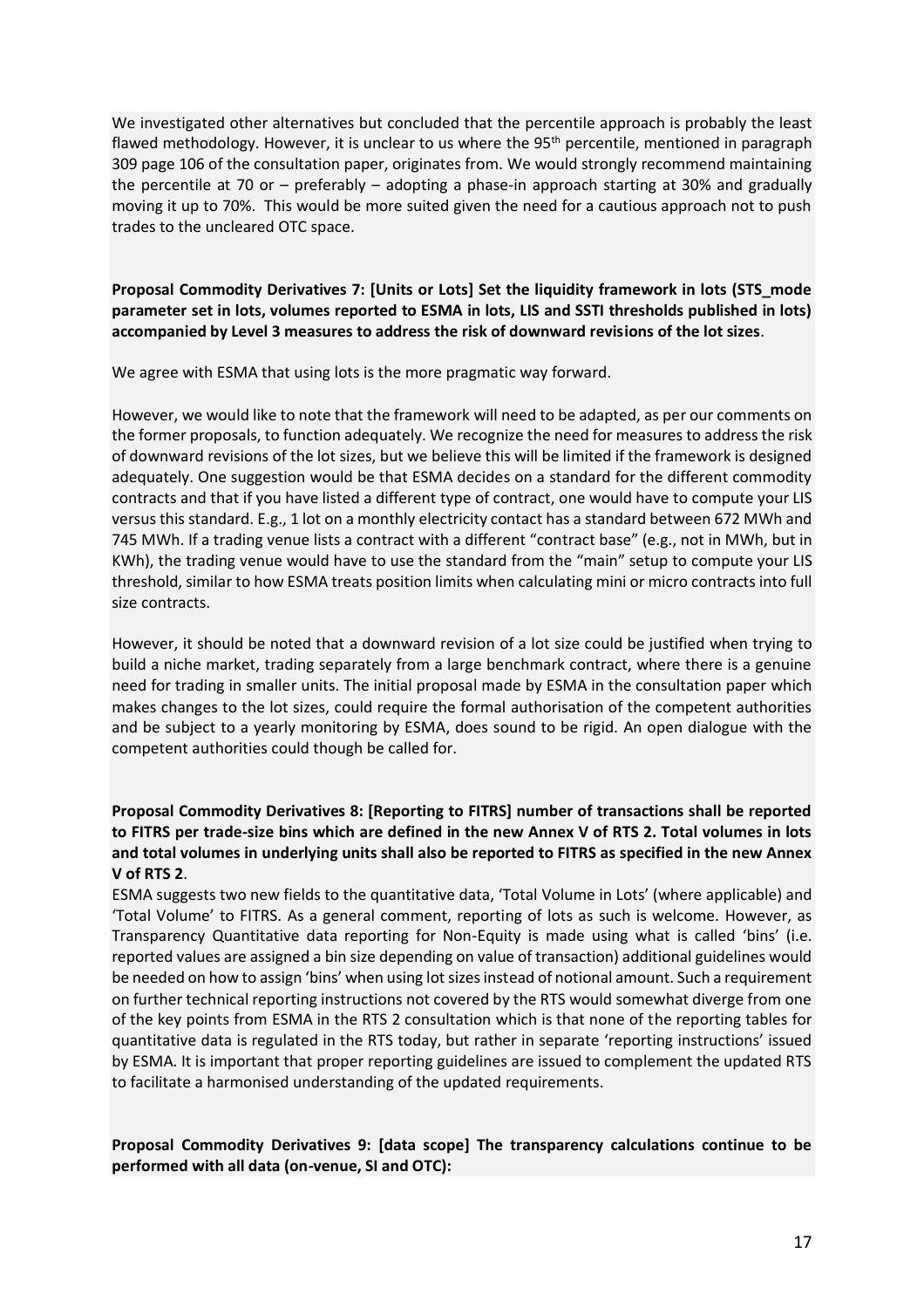We are strongly of the view that the liquidity assessment and LIS threshold calculation should be performed on the basis of on-book data only. Please see our introductory comment. In the context of the data collection, Europex did advise ESMA to also look at off-book data and ideally also data on the OTC uncleared market. This recommendation was made with the intention to enable ESMA to reflect on the differences between on- and off-book trading as discussed in the introductory comment. However, the assessment itself should be based on nothing but order book data.

# **4.3 Reporting fields (Tables 1, 2 and 4 of Annex II, Annex III and Tables 1 and 2 of Annex IV)**

### **4.3.1 Fields for the purpose of post-trade transparency (Tables 1 and 2 of Annex II) p117-125**

- ESMA proposes amendments to different fields in Table 2 of Annex II of RTS 2.
- > *Q.31: Do you agree with the changes proposed to Table 2 of Annex II of RTS 2 (List of details for the purpose of post-trade transparency) presented above? If not, please explain and provide any alternative proposal you might have. Are there other issues to be addressed and how?.*

From a market participant's perspective, we do not see the need to make these changes. Moreover, we believe that for exchange traded derivatives all the proposed information should already be available within the reference data. Adding further detailed information to trade messages slows them down and may introduce further latency to the overall data stream.

# **4.3.2 Measure of volume (Table 4 of Annex II) p125-126**

- ESMA proposes to amend table 4 of Annex II of RTS 2 (which provides indication no the measure of volume that is relevant for the determination of the LIS and SSTI thresholds, the ADT and the ADNA) in order to provide further clarity on the values to be reported for the purposes mentioned above. The table is provided in 5.6 Annex VI – Draft RTS amending RTS 2, in red the changes with respect to the current version of the table..
- > *Q.32: Do you agree with the changes proposed to Table 4 of Annex II of RTS 2 (Measure of volume) presented above? Do you think that it now provides more clarity? If not, please explain and provide any alternative proposal you might have?*

With regard to commodity derivatives, we understand that ESMA proposes that the measure of volume no longer refers to the national amount of traded contracts but to the equivalent amount of commodity or emission allowance traded expressed in measurement unit. We agree and support this proposal.

# **4.3.3 Reference data to be provided for the purpose of the segmentation criteria necessary for the performance of the transparency calculations (Reporting to FITRS) p126-138**

• ESMA makes several proposals related to the segmentation criteria of different sub-asset classes.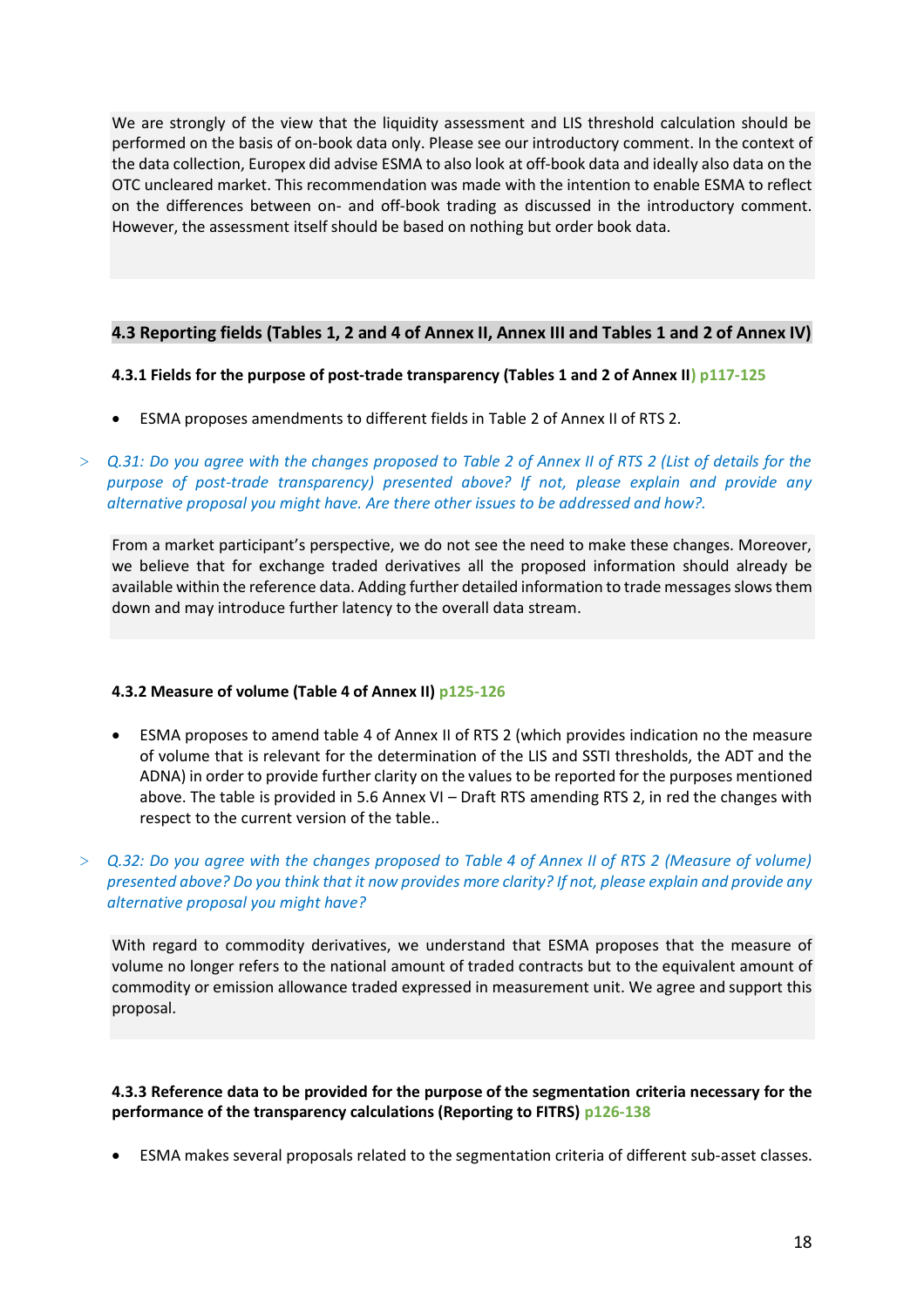> *Q.33: Do you agree with ESMA's proposals on Table 1 (Symbol) and Table 2 of Annex IV of RTS 2? If not, please explain and provide any alternative proposal you might have.* 

Please refer to our response to Q35.

#### **4.3.3.3 Liquidity assessment, LIST and SSTI thresholds (Tables in Annex III of RTS 2)**

- In order to clarify the above reference data used for the segmentation of the asset classes, ESMA proposes to add to the tables for the purpose of the liquidity assessment of each asset class, the reference data fields in RTS 2 and RTS 23 used to segment the data into sub-asset or sub-classes, as well as other pertinent amendments to each table.
- > *Q.34: Do you agree with ESMA's proposals on the segmentation criteria for bonds (Table 2.2), securitised derivatives (Table 4.1), interest rate derivatives (Table 5.1), equity derivatives (Table 6.1), credit derivatives (Table 9.2 and 9.3) and emission allowances (Table 12.1) of Annex III of RTS 2? If not, please explain and provide any alternative proposal you might have.*

Yes, we agree and support the proposal.

| ID                                                      | Secti on<br>in the CP | Description                                                                                                                                                         | Objective                               | Impact<br>on<br>reporting |
|---------------------------------------------------------|-----------------------|---------------------------------------------------------------------------------------------------------------------------------------------------------------------|-----------------------------------------|---------------------------|
| SC Commo 1<br>(settlement<br>location)                  | 4.3.3.<br>3.7.1       | Settlement location should be a segmentation criterion<br>for gas (in addition to electricity), and reported with an<br>EIC code.                                   | Increase homogeneity<br>lof sub-classes | Yes <sup>42</sup>         |
| SC Commo 2<br>(settlement<br>location)                  | 4.3.3.<br>3.7.1       | Settlement location should not be a segmentation<br>criterion for energy other than gas and electricity<br>(unless a standard is provided by stakeholders)          | Increase homogeneity<br>of sub-classes  | Yes                       |
| SC Commo 3<br>(delivery period)                         | 4.3.3.<br>3.7.2       | Add the duration of the delivery period as a new<br>segmentation criterion for electricity and natural gas<br>contracts                                             | Increase homogeneity<br>of sub-classes  | Yes                       |
| SC Commo 4<br>(energy type)                             | 4.3.3.<br>3.7.3       | Align wording of the list of energy types with RTS 23<br>(in particular add renewable energy)                                                                       | Consistency with RTS<br>23              | No                        |
| SC Commo 5<br>(load type)                               | 4.3.3.<br>3.7.4       | For energy sub-asset classes, delete the<br>segmentation criterion "load type"                                                                                      | Remove redundancies lYes                |                           |
| SC Commo 6<br>(underlying energy<br>for natural gas)    | 4.3.3.<br>3.7.5       | For energy sub asset-classes, the segmentation<br>criterion "underlying energy" should not apply to<br>natural gas                                                  | Remove redundancies No                  |                           |
| SC Commo 7<br>(settlement type)                         | 4.3.3.<br>3.7.6       | For commodity swaps, align the segmentation<br>criterion "settlement type" with RTS 23                                                                              | Consistency with RTS<br>23              | No                        |
| SC Commo 8<br>(underlying<br>agricultural<br>commodity) | 4.3.3.<br>3.7.7       | For agricultural sub asset- classes, split the<br>segmentation criterion "underlying agricultural<br>commodity" in two                                              | Consistency within<br>RTS <sub>2</sub>  | No                        |
| SC Commo 9<br>(freight<br>derivatives)                  | 4.3.3.<br>3.7.8       | For freight derivatives, amend the values listed after<br>segmentation criterion "contract type" and delete the<br>contract type FFA from the reference data table. | Data quality in RTS 2                   | Yes                       |

#### **4.3.3.3.7 Summary of ESMA's proposals on segmentation criteria for commodity derivatives and C10 derivatives**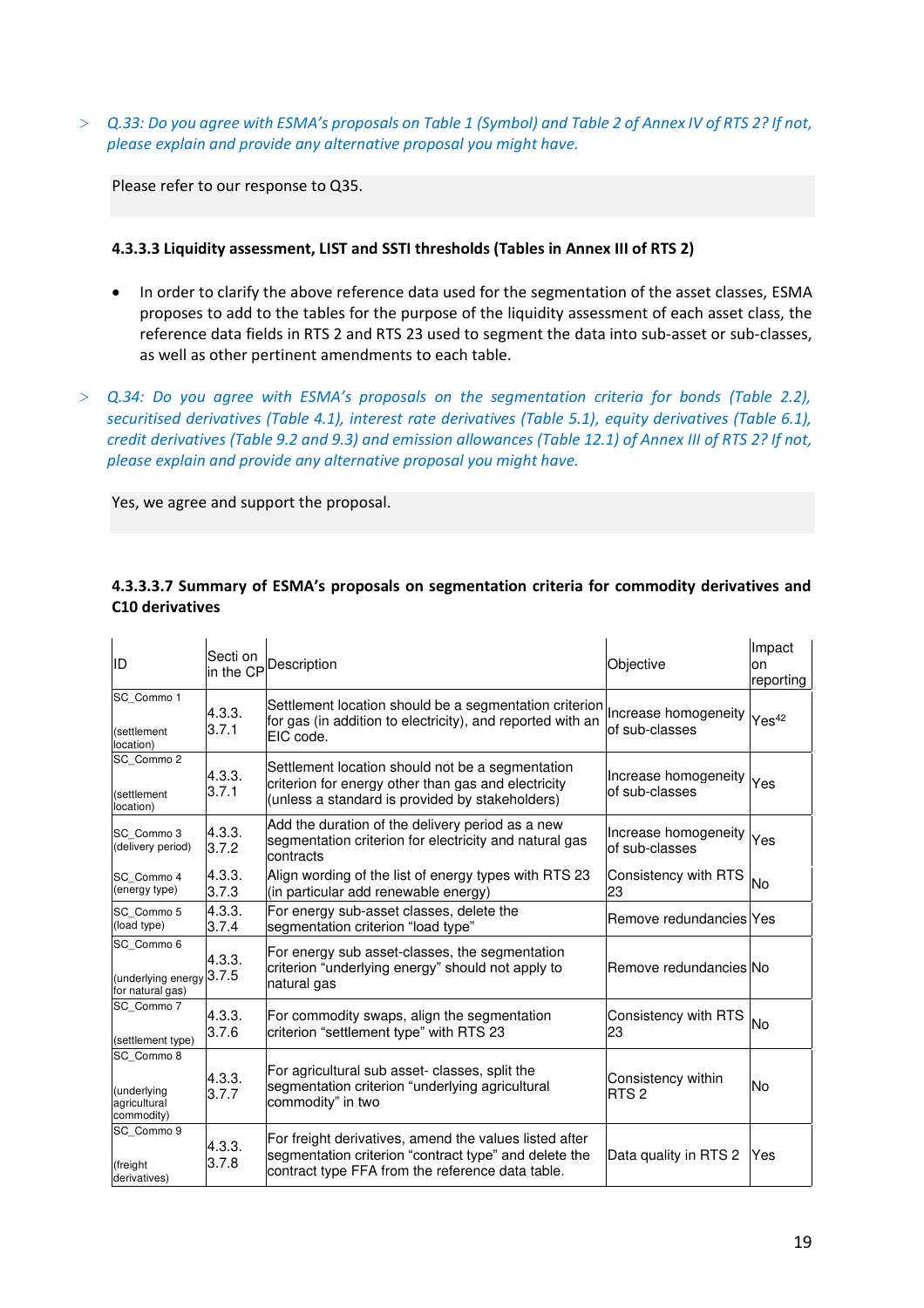| SC Commo 10  |        |
|--------------|--------|
|              | 4.3.3. |
| (freight     | 3.7.8  |
| derivatives) |        |

> *Q.35: Please provide your comments in relation to the proposals related to the segmentation criteria applicable to commodity derivatives summarised in Table 11. Please list the proposals with their ID for ease of reference. Do you have other proposals related to the segmentation criteria applicable to commodity derivatives and C10 derivatives?* 

# [**SC\_Commo\_1: Settlement location should be a segmentation criterion for gas (in addition to electricity), and reported with an EIC code.**

We agree that the settlement location should be a segmentation criterion for natural gas and that for electricity and natural gas the settlement location should be reported with market standard (EIC code) instead of a free text. We also agree with aligning the reporting of this field with EMIR reporting to trade repositories, apart from contracts with delivery outside of the EU.

# **SC\_Commo\_2: Settlement location should not be a segmentation criterion for energy other than gas and electricity (unless a standard is provided by stakeholders.**

Although there might not be any energy contracts other than electricity and gas in the EU at this stage, we believe it is important for RTS2 to be future-proof and to keep the settlement location criterion for all energy contracts. It is noteworthy, however, that revisions of certain settlement locations occur when for example two zones merge. We believe it is justified to require the use of a reporting standard which can be determined at a later stage when those contracts emerge.

**SC\_Commo\_3: Add the duration of the delivery period as a new segmentation criterion for electricity and natural gas contracts**: We strongly support adding the duration of the delivery period as a new segmentation criterion for electricity and natural gas contracts for the reasons laid out in the consultation paper. However, to avoid confusion, instead of duration of the delivery period, it would be better to use the term "contract term" (e.g., monthly, yearly, daily). This way, there will be no artificial split between contracts that are delivered 30 days and contracts that are delivered 31 days. We would appreciate a dialogue with ESMA to ensure that the same standards are used by everyone.

**SC\_Commo\_4: Align wording of the list of energy types with RTS 23 (in particular add renewable energy):** While Europex does not disagree with adding "renewable energy", we wonder which types of energy exactly ESMA had in mind, as for example solar power and wind power futures from our perspective are C10 derivatives.

**SC\_Commo\_5: For energy sub-asset classes, delete the segmentation criterion "load type":** Europex agrees with the analysis and supports the proposal to delete segmentation criterion 4.

**SC\_Commo\_6: For energy sub asset-classes, the segmentation criterion "underlying energy" should not apply to natural gas**: Europex disagrees that "underlying energy" should not apply to natural gas. It is important that a distinction can be made between for example LNG, hydrogen and natural gas. As it would indeed not make sense to make the distinction via the segmentation criterion "delivery zone", it should be made possible via the segmentation criterion "underlying energy".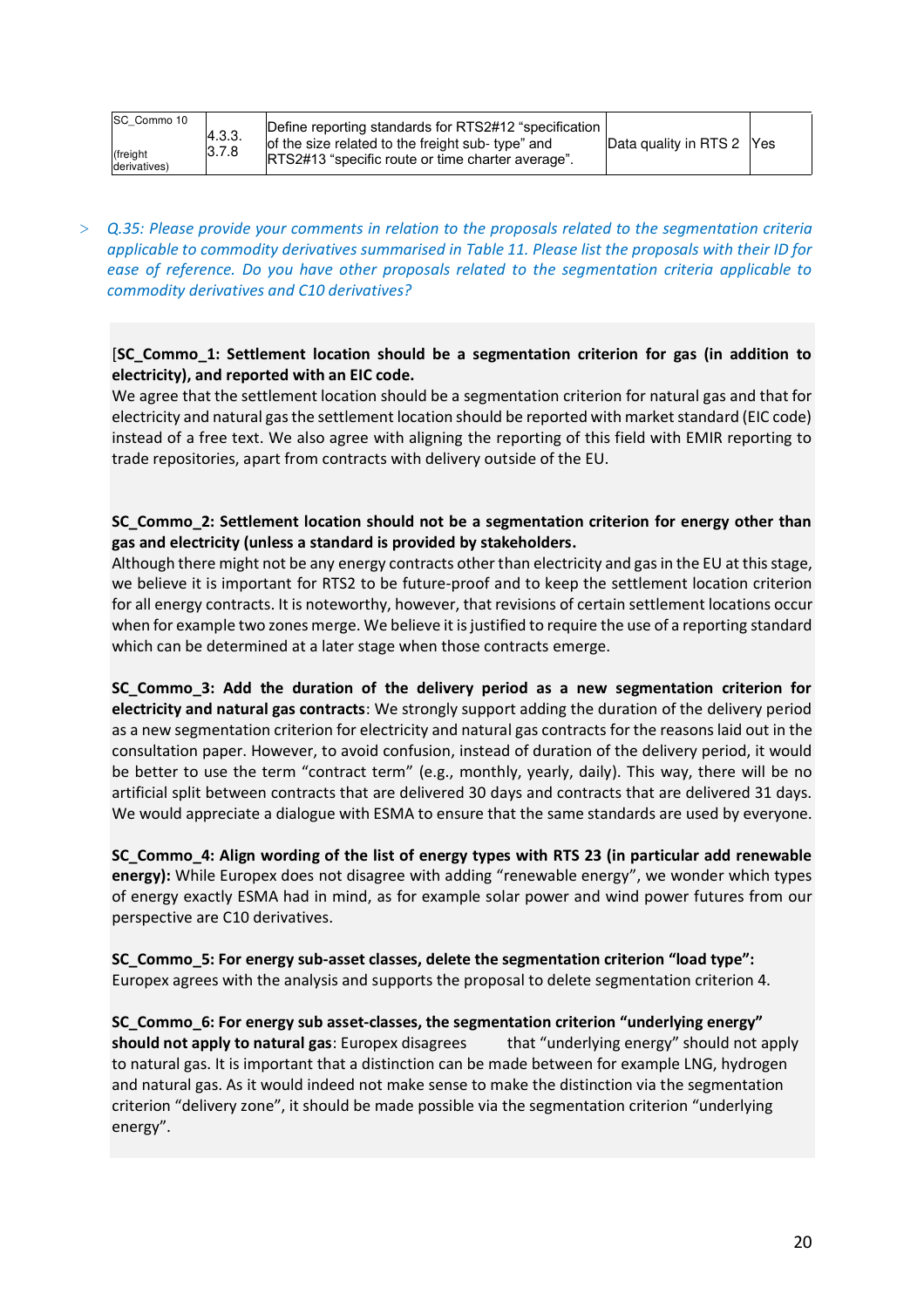**SC\_Commo\_7: For commodity swaps, align the segmentation criterion "settlement type" with RTS 23**: No comments.

**SC\_Commo\_8: For agricultural sub asset- classes, split the segmentation criterion "underlying agricultural commodity" in two**: Europex agrees with splitting segmentation criterion 1 in two. However, further sub products for dairy are necessary.

**SC\_Commo 9: For freight derivatives, amend the values listed after segmentation criterion "contract type" and delete the contract type FFA from the reference data table**: Europex agrees with deleting the contract type FFA as futures and FFAs are used interchangeably.

### **SC\_Commo\_10: Define reporting standards for RTS2#12 "specification of the size related to the freight sub- type" and RTS2#13 "specific route or time charter average":**

Europex agrees that containerships should be considered as a further sub product of dry freight. Europex also agrees with having fixed lists for the segmentation criterion 4 (specification of the size related to the freight sub-type) and the segmentation criterion 5 (specific route or time charter average). However, both should include a field called "other" to ensure that when new sizes of ships emerge, as well as new routes, they can be categorised properly. Particularly routes are subject to a lot of change, hence it would certainly benefit from such a category. Furthermore, Europex noted there is only a list of routes or time charters for wet freight. We would recommend to ESMA to also have a list detailing the different routes and time charters for dry freight. These would include 4TC, 5TC, 6TC, 10TC, C3, C5, C7, P1A, P2A, P3A, P1E, P2E, P3E and "Other".

### **4.3.4 Quantitative data to be provided for the purpose of transparency calculations (Reporting to FITRS) p138**

- The new Annex V of RTS 2 aims at clarifying the quantitative data to be collected for the purpose of the transparency calculations for non-equity instruments.
- The new table to report quantitative data for the purpose of the transparency calculations (Reporting to FITRS) are in 5.6 Annex VI – Draft RTS amending RTS 2, changes with respect to the table in the reporting instructions are highlighted in red. See section 4.1.3.2 for the necessary amendment of Article 13(5) of RTS 2 to reflect this additional table.

### *Q36 : Do you agree with ESMA's proposal on the new Table of Annex V of RTS 2 (Details of the data to be provided for the purpose of determining a liquid market, the LIS and SSTI thresholds for non-equity financial instruments)? If not, please explain and provide any alternative proposal you might have.*

It is difficult to provide solid feedback, as the quantitative data to be provided depends on the final proposal on the IL and LIS waiver threshold methodologies. Once this proposal is final, Europex would be very appreciative of a dialogue with ESMA conversation on the quantitative data to be provided for the purpose of the transparency calculations.

# **4.4 Flags (Table 3 of Annex II of RTS 2)**

- The new Annex V of RTS 2 aims at clarifying the quantitative data to be collected for the purpose of the transparency calculations for non-equity instruments.
- ESMA issued guidance in its Q&As on the application of flags, explaining in particular that flags should only be applied in case the circumstances described and that, where none of the specified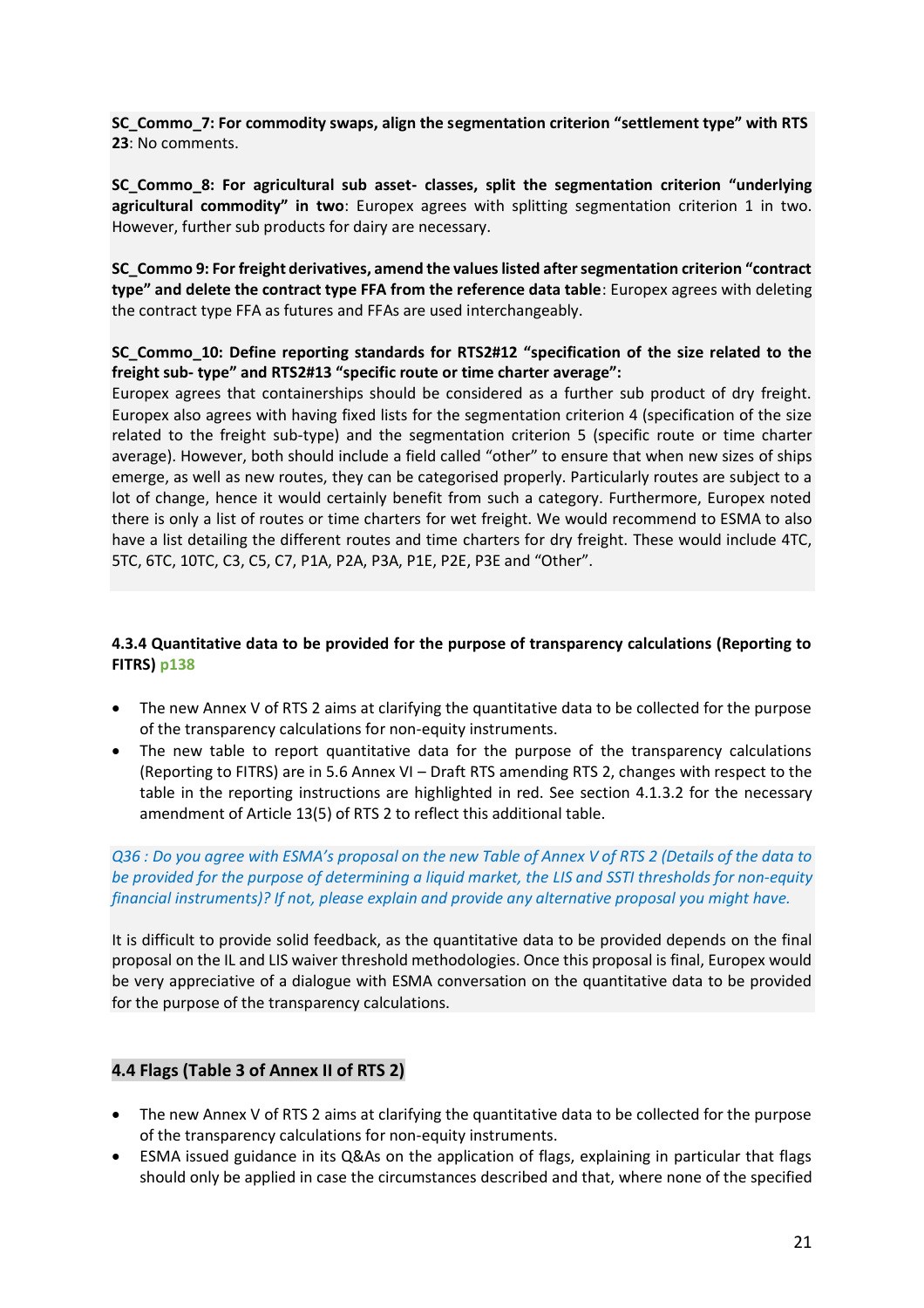circumstances apply, the transaction should be published without a flag. Moreover, ESMA provided guidance on which flags are mutually exclusive and which flags can be combined with other flags as well as on the use of the supplementary deferral flag.

- Nevertheless, ESMA noted since the application of MiFID II that a number of issues with flags persist, thereby undermining the quality and usability of transactions published, in particular for OTC-transactions.
- Since ESMA understands that the Commission is likely to propose amendments to the (supplementary) deferral regime, ESMA suggests keeping for the time being the supplementary flags and only review those once there is certainty on the future (supplementary) deferral regime.
- In view of these observations, ESMA has reviewed the complete set of flags with the objective of ensuring that flags are applied in a consistent manner across the Union by all market participants, thereby delivering meaningful and accurate information of important characteristics of different types of transactions to market participants and regulators. Based on this review, ESMA suggests deleting one flag, amending a number of flags and introducing very few additional flags. Finally, ESMA is suggesting requiring the publication of flags in a prescribed order.

### **4.4.1 Deletion of ACTX flag**

- RTS 2 provides for an agency cross transaction flag (ACTX) to be used for OTC- transactions where an investment firm has brought together clients' orders with the purchase and the sale conducted as one transaction and involving the same volume and price.
- Agency-cross transactions were a practice frequently used by UK investment firms, in particular pre-MiFID II where the activity of broker-crossing networks was not regulated. However, given that under MiFID II SIs are not allowed to perform matched principal trading on a regular basis, the use of the flag is limited to pure OTC-trading. Moreover, since Article 23(2) of MiFIR requires firms that operate an internal matching system to be authorised as an MTF, the practical use case of the ACTX flag appears limited. ESMA therefore suggests deleting the ACTX flag.
- > *Q.37: Do you agree with ESMA's proposal to delete the ACTX flag? Please explain.*

#### No comments.

#### **4.4.2 Amendment of existing flags**

- ESMA is SMA is considering to merge the current non-equity deferral flags, i.e. the LIS deferral, the illiquid deferral and the SSTI deferral, into one general deferral flag ('DEFR').
- > *Q.38: Do you agree with ESMA's proposal to merge the current non-equity deferral flags into one general flag?*

No comments.

#### **4.4.2 Amendment of existing flags**

> *Q.39: Do you agree with ESMA's proposal not to change the existing flags regarding non-price forming transactions in non-equity financial instruments? If not, please explain.* 

We agree and support the proposal.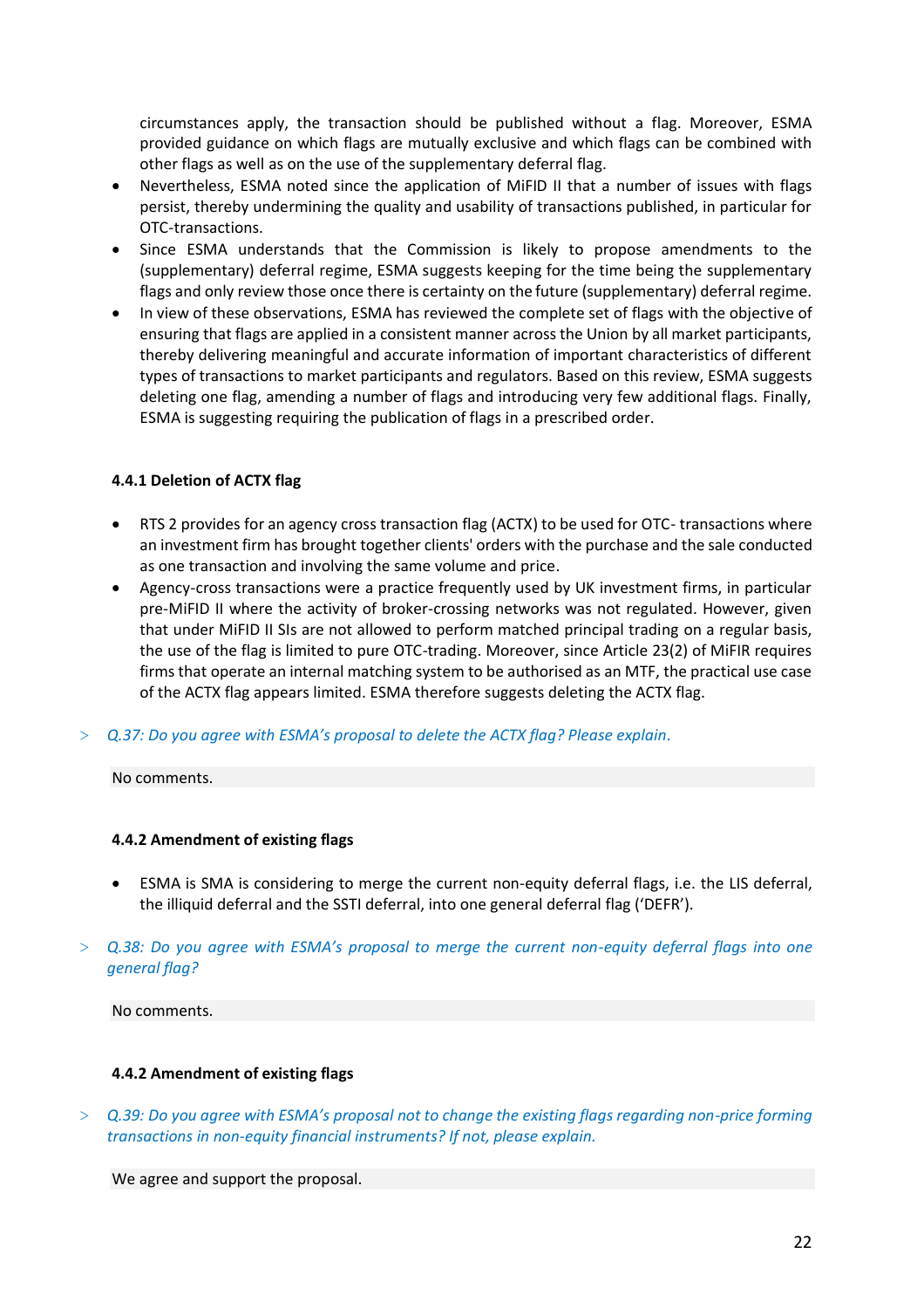### **4.4.3 Addition of new flags**

#### Pre-trade waiver flags

- Currently, there are no transparency flags in the non-equity sphere to indicate that a transaction benefitted from a LIS, SSTI or illiquid waiver. Nevertheless, at the same time ESMA has also observed while reviewing waiver opinions that the 'LRGS' or 'ILQD' deferral flags are often used to indicate that the transaction benefitted from a waiver. In order to solve for this inconsistency, ESMA hence proposes to fill the current existing gap by introducing a dedicated waiver flag.
- ESMA would propose not to introduce specific flags for LIS, SSTI and illiquid waivers, but rather one general waiver flag ('WAIV') that can be used across non-equity transactions benefiting from these waivers. As was mentioned in relation to the proposal for the equity pre-trade LIS flag, there may be some information leakage for partially filled LIS orders. While it concerns the introduction of a more general pre-trade waiver flag encompassing LIS, SSTI and illiquid waivers, the combination of certain information (waiver for a liquid instrument with an order size above LIS on an order book) may still lead to such information leakage. Hence, it may be considered to limit the flag to only completely filled LIS orders in addition to orders benefitting from an SSTI or illiquid waiver.

### > *Q.40: Do stakeholders agree with ESMA's proposal to introduce a general waiver flag for non-equity transactions benefitting from a waiver? For LIS, should it be limited to completely filled LIS orders?*

We do not believe that introducing a general waiver flag will add any value for market participants. This is because when concluding transactions off-book, market participants are already aware of the fact that these transactions must benefit from a waiver, otherwise, an off-book transaction would not be possible.

#### Pre-arranged transaction flags

- ESMA suggests introducing a specific flag for the subset of pre-arranged transactions.
- While MiFIR does not have specific provisions for negotiated or pre-arranged transactions for nonequity instruments, ESMA considers it nevertheless possible to formalise negotiated or prearranged transactions on a trading venue subject to meeting the conditions for the respective waivers from pre-trade transparency set out in Article 9(1) of MiFIR. This is further clarified by Q&A 11 on negotiated trades in the ESMA Q&A on formalised on transparency issues.
- A flag for pre-arranged transactions that are formalised on trading venues ('NTTR') would allow to identify the use of these types of transactions, for both NCAs and market participants. ESMA would invite stakeholders to comment on whether they also consider that adding such a new flag in RTS 2 would add value.

#### > *Q 41: Do you agree with ESMA's proposal to introduce a flag for pre- arranged non-equity transactions?*

We do not believe that the introduction of a flag for pre-arranged non-equity transactions will be useful for market participants and NCAs, who can already identify such pre-arranged transactions formalised on trading venues, even in real-time. However, it might be useful for ESMA to distinguish pre-arranged trading from order book trading to calculate the IL and LIS thresholds. Please see also our comments to proposal Commodity Derivatives 9 of Question 30.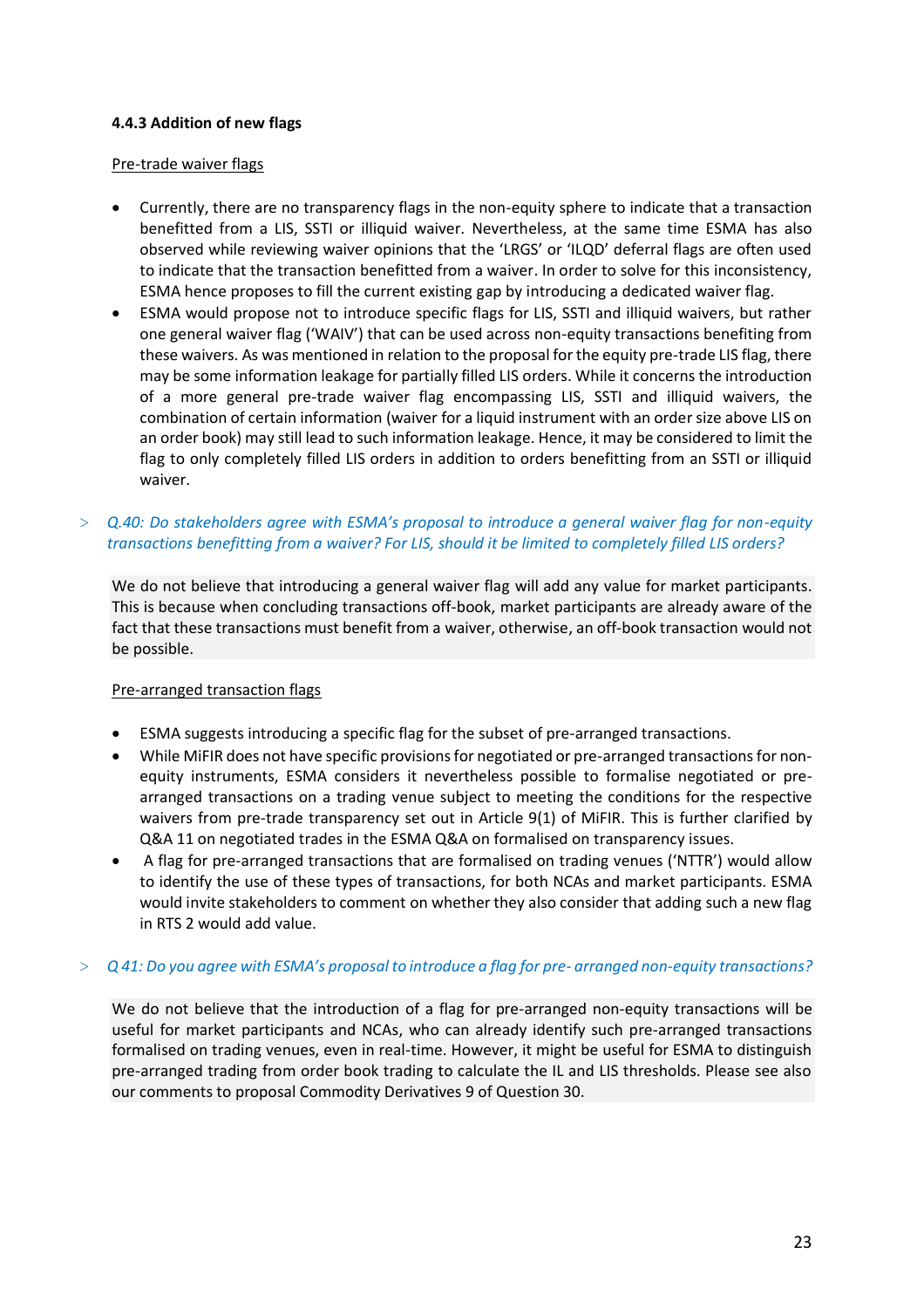### 4.4.4 Order of flags

• ESMA provides a table (table 12) with an overview of the proposed list of flags for the purpose of post-trade transparency and proposes to add it in section 3.2.2 to Annex II of RTS 2 (as table 3) and to replace the current table 3 of Annex II of RTS 2 by the table 12 (see consultation paper paras 465-468).

### **5. Implementation and timing issues (RTS 1 & RTS 2)**

- ESMA suggests that a minimum implementation period of 6 months should be provided, between the publication in the Official Journal of the European Union (OJ) of the amending RTS 1 and 2, and the date of application, concerning the following changes:
	- New requirements concerning the reporting of quantitative data to FITRS: new Annex IV or RTS 1 and new Annex V of RTS 2);
	- Amendments concerning the reporting of reference data to FITRS: amended Annex IV of RTS 2;
	- Amendments concerning the liquidity assessment, LIS and SSTI thresholds for commodity derivatives, C10 derivatives, EA and DEA: the relevant sections of amended Article 13 of RTS 2, and the relevant amended tables in Annex III of RTS 2.
- In addition ESMA proposes that reporting entities start reporting under the new format on 1 January of a given year. ESMA explains that doing otherwise would create a situation in which reporting entities would report (1) under the old format until a certain day of the year; (2) under the new formats from another day of the same calendar year. In that scenario, it would not be possible for ESMA to make the transparency calculations with a uniform set of data for the full year.
- ESMA is aware that this solution may create an important delay in the application of the new regime, which may be detrimental to the objectives pursued. The impact on the delay would depend on the time in the year when the amended RTS is published in the OJ. If the amended RTS is published in the OJ in the first half 2022, the date of application would be 1 January 2023 and the first publication by ESMA of the transparency calculations under the new regime would take place in 2024, based on 2023 data.
- But if the amended RTS is published in the OJ in the second half of 2022, the date of application would be 1 January 2024 (to respect the minimum 6 months implementation period) delaying the above calendar by one year.
- Other solutions could be envisaged to minimise this delay and stakeholders are invited to provide their feedback in this respect.

### > *Q 42: Do you agree with the proposal on the delayed implementation of certain provisions of the amended RTS 1 & 2? Do you have proposals to minimise the delay??*

In order to plan, test and implement technical changes appropriately and securely, we believe that an implementation period of 18 months is necessary. However, we would appreciate it if amendments concerning the liquidity assessment, LIS and SSTI thresholds for commodity derivatives, C10 derivatives, EA and DEA, the relevant sections of amended Article 13 of RTS 2, and the relevant amended tables in Annex III of RTS 2, were processed sooner than the timeline suggested, e.g. by mid of 2022.